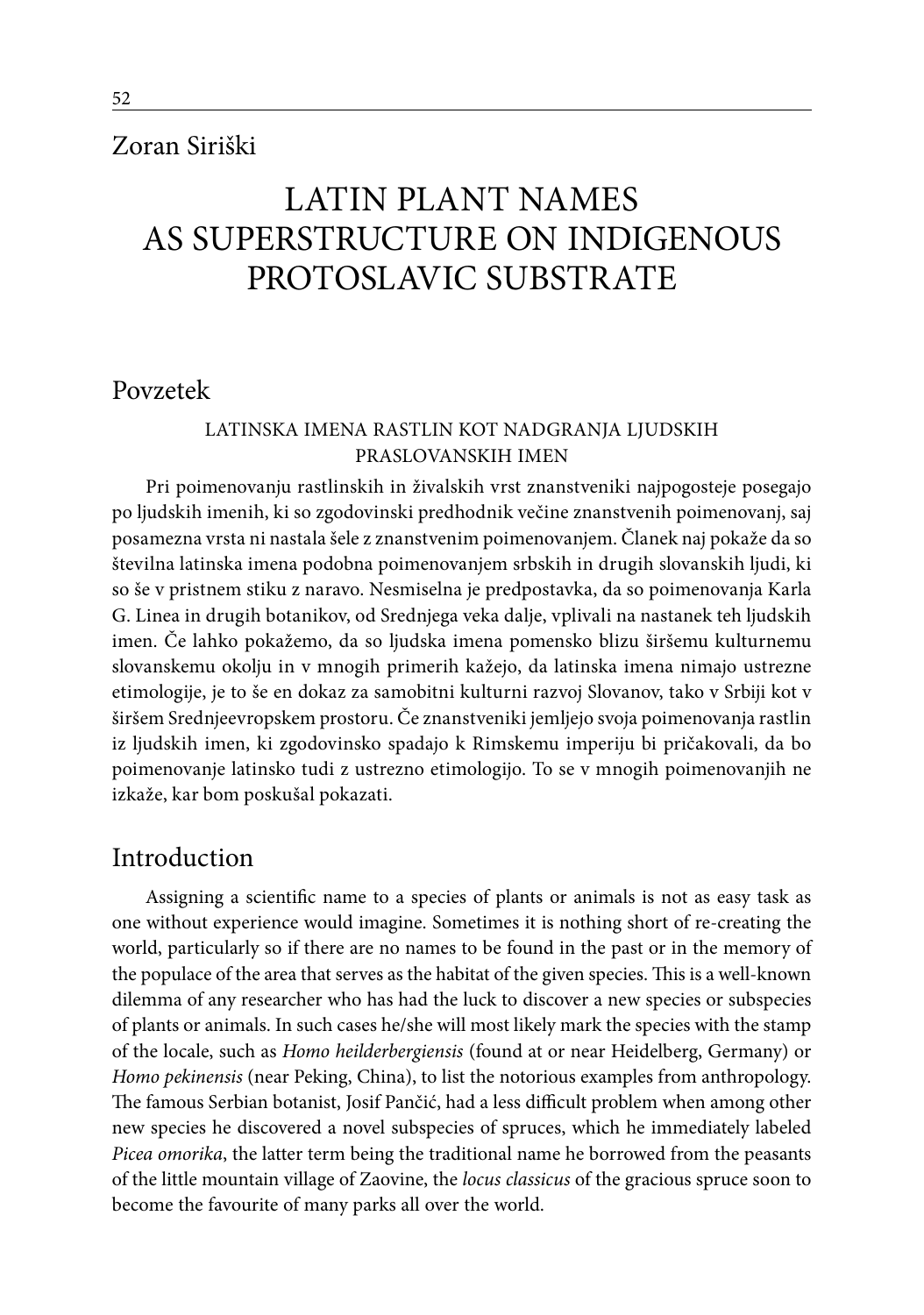Basing my investigation on former premises, I am trying to demonstrate that numerous species of plants naturally growing in Serbia and broader area of the ex-Yugoslavia must have had their original names given to them in times that had by far preceded their scientific nomenclature. Moreover, as their new scientific names often bear striking resemblance to the indigenous Slavic names, I shall have enough ground to conclude that such scientific nomenclature was often nothing else but Latinized version of the peasants' terms, which in all these cases are proposed to be of Slavic origin. Now, as these plant species are not restricted botanically to this presumably limited linguistic area, the question arises - why do they have Slavic (or Venetic) names if they grow in non-Slavic settings? Another question of importance is, why were they not given the names of Latin origin and etymology, if Latin was (and still is) the language of science? It is natural that the deeper we go into the past, the more walks of life Latin language is bound to cover. As a conclusive statement, if the proposed species names are accepted as Slavic substratum, then the Slavic populations must be allowed a broader geographical presence in Europe and their timeline must be shifted to a more ancient past than traditionally proposed.

# Study

I propose as the most convenient way of laying down the evidence for the above thesis, an alphabetical list of studied plant names in a table form, given by their Latin name, indigenous Slavic names, and English name and etymologies as are given in the main literature [1-10], that will follow the table.

All the necessary linguistic and culture-logical comments, where applicable, will follow afterwards with literature named in text. Reader is invited to consider the fact that it is not only the species that bear resemblance to the Slavic terms, but general as well, which lends more credibility to the main concept of the paper.

| Latin name                | Serbian                              | <b>Russian</b> | Slovenian                 | Polish            | Czech    | Bulgarian | English           |
|---------------------------|--------------------------------------|----------------|---------------------------|-------------------|----------|-----------|-------------------|
| Acer platanoides          | jahor<br>$\left( \text{old} \right)$ | klen           | javor                     | klon              | javor    | javor     | maple             |
| Aesculus<br>hyppocastanum | kesten                               | kaštan         | divji kostanj             | kasztan-<br>owiec | jirovec  | kesten    | horse<br>chestnut |
| Agropyrum<br>repens       | pirevina                             | pirej          | pirika                    | perz              | žitňák   | pirevina  | quack<br>grass    |
| Avena sativa              | ovas                                 | oves           | oves                      | owies             | oves     | oves      | oat               |
| Carpinus betulus          | grab                                 | grab           | gaber                     | habr              | gabr     | grab      | hornbeam          |
| Castanea sativa           | kesten                               | kaštan         | kostani                   | kasztan           | kaštan   | kesten    | chestnut          |
| Prunus cerasus            | trešnja                              | čerešnja       | češnja                    | czereśnia         | třešeň   | čereša    | cherry            |
| Cuscuta<br>epythimum      | kosica                               | povilka        | drobnocvetna<br>predenica | kanianka          | kokotice | koskuda   | lesser<br>dodder  |
| Cydonia oblonga           | gdunja                               | aiva           | kutina                    | pigwa             | kdoule   | djulja    | quince            |

# Comparative list of plants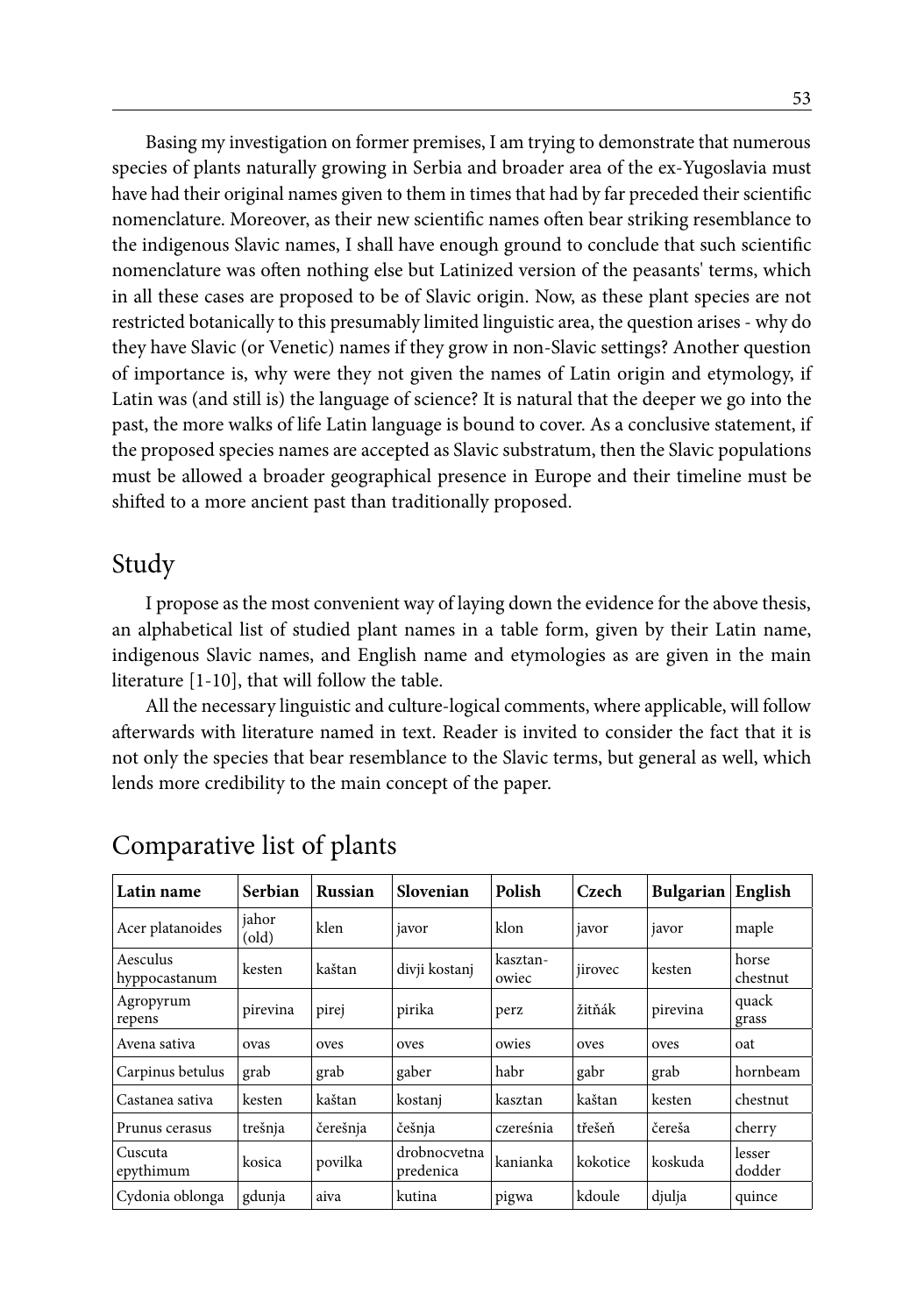| Latin name                 | Serbian            | Russian              | Slovenian    | Polish              | Czech              | <b>Bulgarian</b>  | English             |
|----------------------------|--------------------|----------------------|--------------|---------------------|--------------------|-------------------|---------------------|
| Fagus sylvestris           | bukva              | buk                  | bukev        | buk                 | buk                | buk               | beech               |
| Gentiana lutea             | lincura            | gorečavka            | encijan      | goryczka            | hořec              | tintjava          | gentian             |
| Humulus lupulus            | hmelj              | hmelj                | hmelj        | chmiel              | chmel              | hmel              | hops                |
| Impatiens noli-<br>tangere | netik              | nedotroga            | nedotika     | netik               | netykavka          | pukalec           | touch-me-<br>not    |
| Iris germanica             | perunika           | kasatik              | perunika     | irys                | iris               | perunika          | iris                |
| Larix europeus             | ariš               | listvennica          | macesen      | modrzew             | modřín             | listvenica        | larch               |
| Lens esculenta             | leće               | čečevici             | leča         | soczewicy           | čočka              | lešta             | lentil              |
| Linum<br>ussitatissimum    | lan                | len                  | lan          | len                 | len                | len               | flax                |
| Lilium candidum            | ljiljan            | lilija               | lilija       | lilia               | lilie              | lilija            | lily                |
| Lolium perenne             | ljulj              | plevel               | ljuljka      | žycica              | jílek              | buren             | rye-grass           |
| Marrubium<br>vulgare       | marulja            | marulja              | črna meta    | marulja             | jablečník          | marulja           | black<br>horehound  |
| Mentha piperita            | nana               | myata                | meta         | mięta               | máta               | menta             | peppermint          |
| Morus nigra                | murva              | šelkovica            | murva        | morwa               | moruše             | černica           | mulberry            |
| Ocimum<br>basilicum        | bosiljak           | vasiljka             | bazilika     | bazylia             | bazalka            | bosilek,<br>basil | basilica            |
| Olea europea               | uljika,<br>maslina | maslina              | oljka        | oliwka              | oliva              | maslina           | olive               |
| Oryza sativa               | riža               | ris                  | riž          | ryž                 | rýže               | oriz.             | rice                |
| Ostrya<br>carpinifolia     | ostrija            | hmelegrab            | črni gaber   | szczawik            | habrovec           | ostrija           | hop-<br>hornbeam    |
| Oxalis acetosa             | kiselica           | kislica              | kislica      | szczawik            | šťavel             | kiselica          | sorrel              |
| Paeonia officinalis        | božur              | pion                 | potonika     | piwonia             | pivoňka            | božur             | peony               |
| Populus tremula            | trepetljika        | trembilng<br>topolja | trepetlika   | trembilng<br>topoli | trembilng<br>topol | trepetlika        | trembling<br>poplar |
| Quercus cerris             | cer                | cer                  | cer          | cer                 | cerový             | cer               | turkish oak         |
| Rhus cotinus               | ruj                | sumah                | ruj          | sumak               | sumac              | sumak             | sumach              |
| Ribes nigrum               | ribizla            | sajt                 | ribez        | porzeczka           | rybíz              | stafida           | currant             |
| Ruta graveolens            | ruta,<br>rutvica   | ruta                 | ruta, rutica | ruta                | ruta               | sedefče           | rue                 |
| Rosa gallica               | ruža               | roza                 | roža         | roža                | ruže               | roza              | rose                |
| Salvia officinalis         | žalfija            | šalfej               | žajbelj      | szałwia             | šalvej             | salvija           | sage                |
| Sambucus nigra             | zova               | buzina               | bezeg        | bez czarny          | bez černý          | bьz               | elder               |
| Sedum acre                 | žednjak            | sedum                | grobeljnik   | rozchodník          | rozchod-<br>nik    | žednjak           | stonecrop           |
| Taxus baccata              | tisa               | tis                  | tisa         | cis                 | tis                | tis               | yew                 |
| Triticum durum             | pšenica,<br>dura   | pšenica              | pšenica      | pšenica             | pšenice            | pšenica           | wheat               |
| Verbascum<br>thapsus       | divizma            | ogonь<br>trava       | lučnik       | dziewanna           | divizna            | lopen             | mullein             |
| Verbena officinalis vrbena |                    | verbena              | verbena      | werbena             | sporýš             | vьrbinka          | vervain             |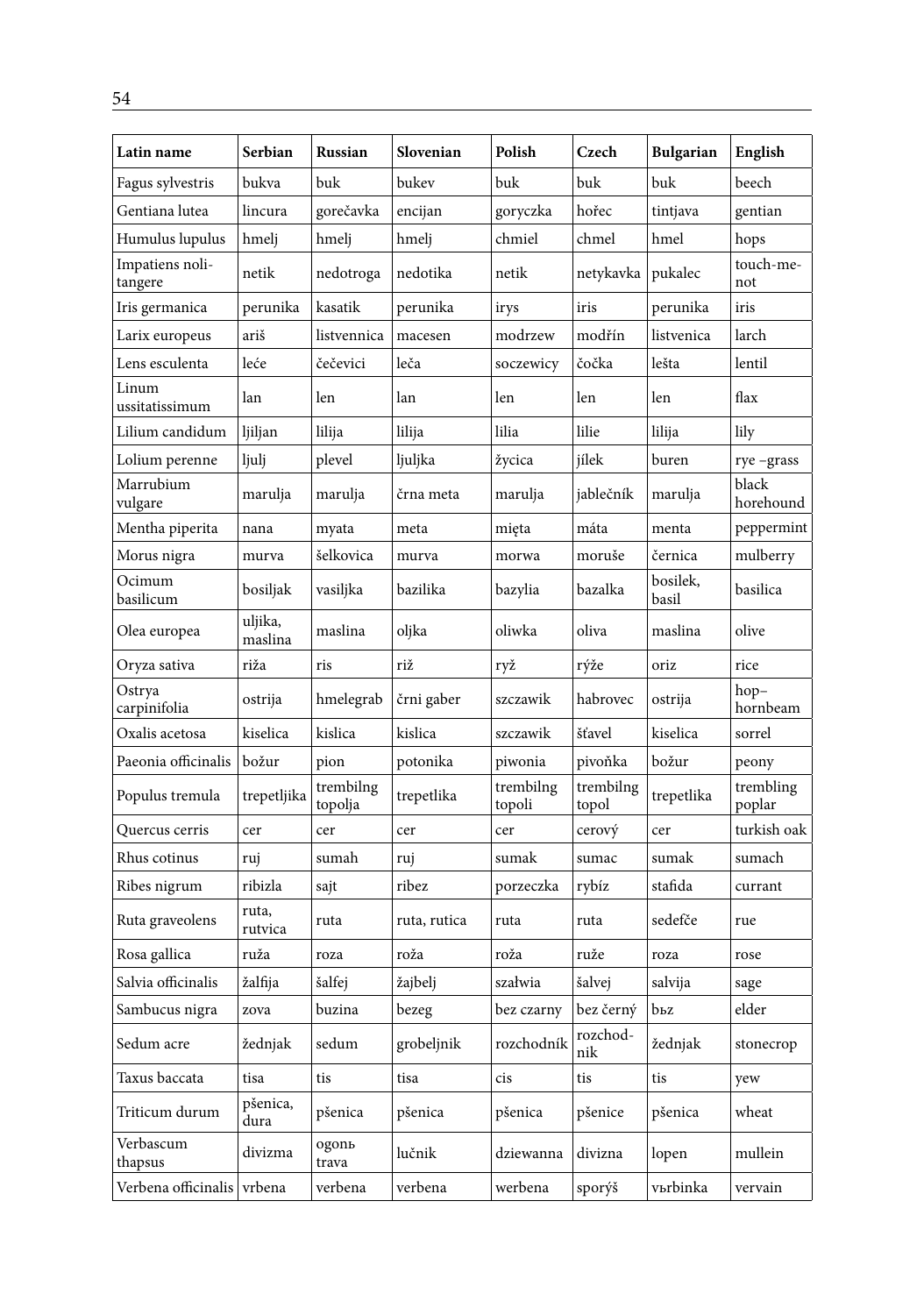# Etymological considerations

#### *Acer platanoides*: jahor, javor - maple

From a Latin word meaning 'sharp', in reference to the hardness of maple wood which was used for spears by Roman soldiers, v.

http://davesgarden.com/guides/botanary/go/34/ Jan, 2010. This name was first applied to the genus by the French botanist Joseph Pitton de Tournefort in 1700 acc. to

http://maple.askdefine.com/ (Jan, 2010)

The existence of an older Slavic form (\*jahor, as in Montenegro) is provided by Petar Skok [1, 763]. It is also found in the name of a mountain in Bosnia that must bear its name after the maple trees, the Jahorina and most likely in the name of the *Juhor* mountain in Serbia. There are more cases for this duality/replacebility of  $\nu$  and  $h$  sounds in Serbian: both *strava* and *strah* (fear) are used in common parlance, the same with *buva* and *buha*  (flea), *muva/muha* (fly) etc. Since the German form is *ahorn*, it is possible to propose a proto-Slavic form *jahor* as more ancient than *javor* and suggest a root which must have had a neutral vocal at the outset, *jьh-r.* This root, reduced to *jh* and *jk* as its harder variant, has given some important words in Slavic languages, such as *jahati* (to ride), *jak* (strong), *jeklo* (glass) and *joha/jova,* another hard tree species growing by the rivers (Alnus sp., alder). The absence of *j* (or other) sound in the Latin form *acer* gives me grounds enough to establish a Slavic origin of the species, on the basis of which *acer* along with its etymology may only be an *interpretatio Romana.* (See more comments on *Acer* below).

#### *Aesculus hippocastanum*: kesten, kostanj – chestnut

Chestnut, 1570, from chesten nut (1519), from M.E. chasteine, from O.Fr. chastaigne, from L. castanea, from Gk. kastaneia, which the Greeks thought meant either »nut from Castanea« in Pontus, or »nut from Castana« in Thessaly, but probably both places are named for the trees, not the other way around, and the word is probably borrowed from a language of Asia Minor. http://www.etymonline.com/index.php?search=chestnut&searc hmode=nl [2]. It is evident that no clear etymology can be seen from this quote. The Latin prefix in the species name hippo- denotes 'horse's chestnut', most likely one of food items for horses and other domestic animals, to differentiate it from the chestnut edible for humans, which belongs to another genus and family altogether, Castanea sativa (fam. Fagaceae). Both terms, castanum and castanea must undeniably come from the Slavic root, »kost« (bone), which perfectly depicts the hardness of both plants' nuts. Please consider also the Slovenian words 'kost', pertaining to the bone and 'kostanj', chestnut. (V. Castanea sativa)

#### *Agropyrum/Agropyron repens*: pirevina, pirika - quackgrass

Beauv., presumably from Greek roots agro 'field' and pyron 'wheat', meaning 'field or wild wheat'. The fact that even the scientific names of similar species vary from pyrum to pyron reveals that the etymology is not clear. However, the root 'pyrum' goes down to the Sanskrit word pura-h (meal), whereas in Serbian even today peasants in some regions use the word pura for 'porridge' (again the same root) made of cooked milled grains of many species of food plants. It is well-known that the u sound in Greek is pronounced like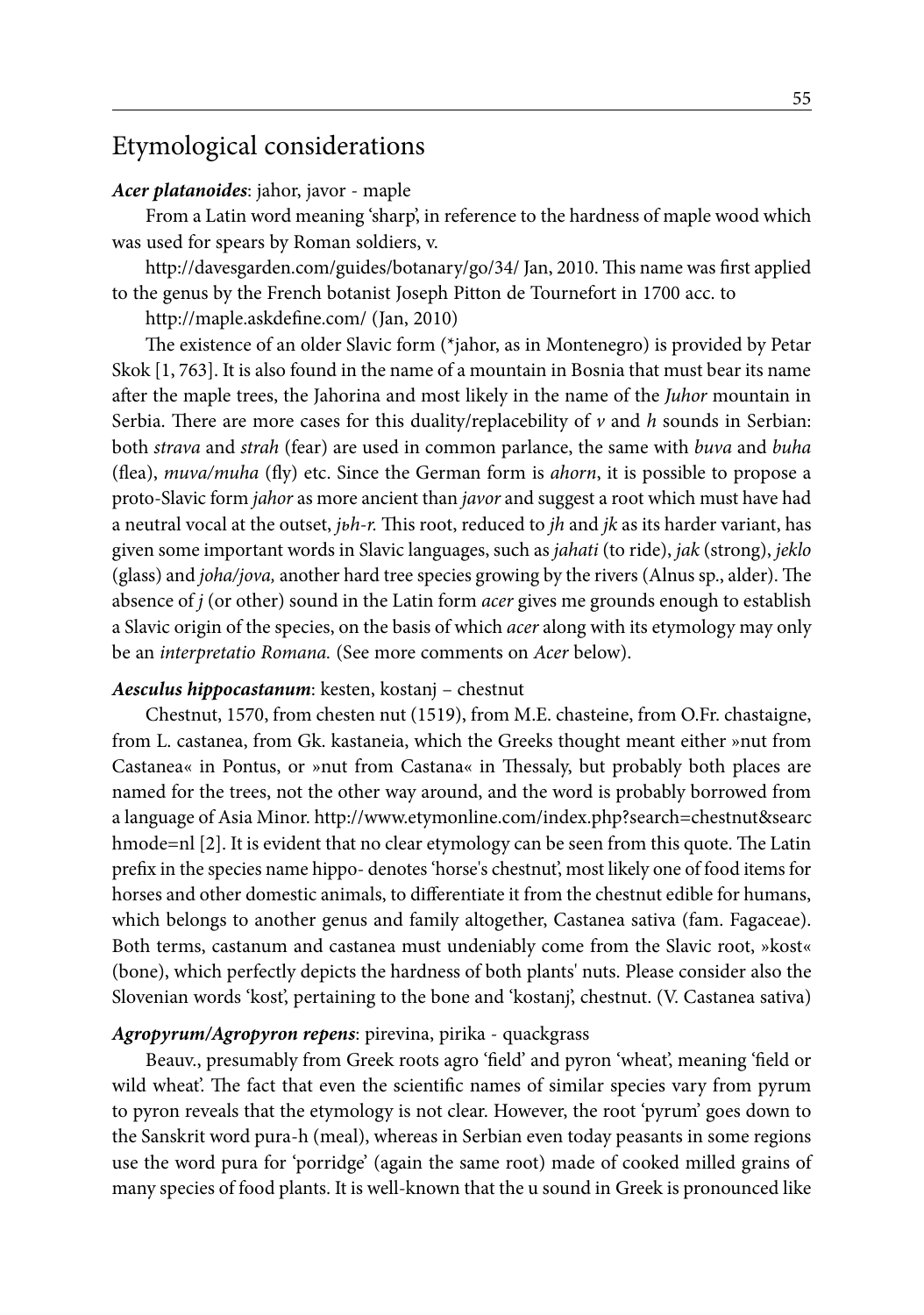French u in 'pure', whence this form in Greek. Another word in Serbian and Macedonian, pirinač (rice) points to this connection of food plants and fire/cooking. This word, although found in Persian and hypothetically brought to the Haemus (The Balkans) by the Ottoman Turks, must be much older and it must have been around in these areas long before the Ottomans invaded them. I propose a common root for pirevina, pirinač or piriti (to blow, to incinerate fire, also the Greek base pyr-, pyro- 'fire') to be the Slavic root pir. Reduced to the root pir, this word means 'feast, festivity' in all Slavic languages, which is not possible without fire and cooking and must have had ritual and religious importance in ancient times. Pura is an ablaut (gradation) form of the same lexical minimum, pr.

#### *Avena sativa*: ovas, oves – oat

Latin for oats (ref. genus Avena) (http://www.calflora.net/botanicalnames/pageAN-AZ. html Jan, 2010) was all I could find on the internet after exhaustive research. Ovas reminds of »ovan« and »ovce« (ram, sheep), the well known staple food of cattle and horses. Another possibility, which sounds even more acceptable, was put forward by the Slovenian researcher Lucian Vuga. He posited that "oves (Slovenian form of the same) < ovesen, which depicts the ear of oats hanging down see: L. Vuga, Davnina govori, založba Jutro, Ljubljana 2003, p. 72. As there is no thorough etymology available on the net, as far as I could find, the Slavic one fits in both semantically and phonetically.

#### *Carpinus betulus*: grab, gaber – hornbeam

Ancient Latin for hornbeam was all I could find on

http://davesgarden.com/guides/botanary/go/1187/ (Jan 2010). Metathesis as well as a more ancient phonetic value in the initial g and final b in the Slavic root grab is evident compared to Lat. carp-inus. Charms based on this tree are fully documented in the rich Serbian ethnography. On the popular pre-Christian feast of Đurđevdan, girls bathe or ride on a hornbeam so that boys would »grab for them«, which is based on magical similarity of the verb grabiti ('to grab') and the tree's name. Even the English verb to grab conveys the very same idea, though it has either lost this magical connotation or has been without it from the beginning. Grab has a very hard wood, while a gradational adjective grub means 'rough, rude, hard'. Carpinus could be related to Blg. dial. karpa – rock, and kъrpel – goad (made of oak) and the common meaning could be – hard.

### *Castanea sativa***:** kesten, kostanj – chestnut

See explanation under Aesculus h.

#### *Prunus cerasus*: trešnja, črešnja, češnja, čerešnja - cherry-tree

Cherry-tree, for which the English speaker is not aware, that its name comes from the Slavic root, »čer« »ker«, meaning stone, although he/she uses the word »stone« for the hard inedible kernel.

Čer-ješnja, according to Petr Jandaček, literally means 'edible kernel', see: P. Jandaček, L. Arko, Linguistic connections between Basques and Slavs (Veneti) in Antiquity, Zbornik 1. Mednarodne konference, Veneti v etnogenezi srednjeevropskega prebivalstva, Jutro, Ljubljana 2002, p. 154.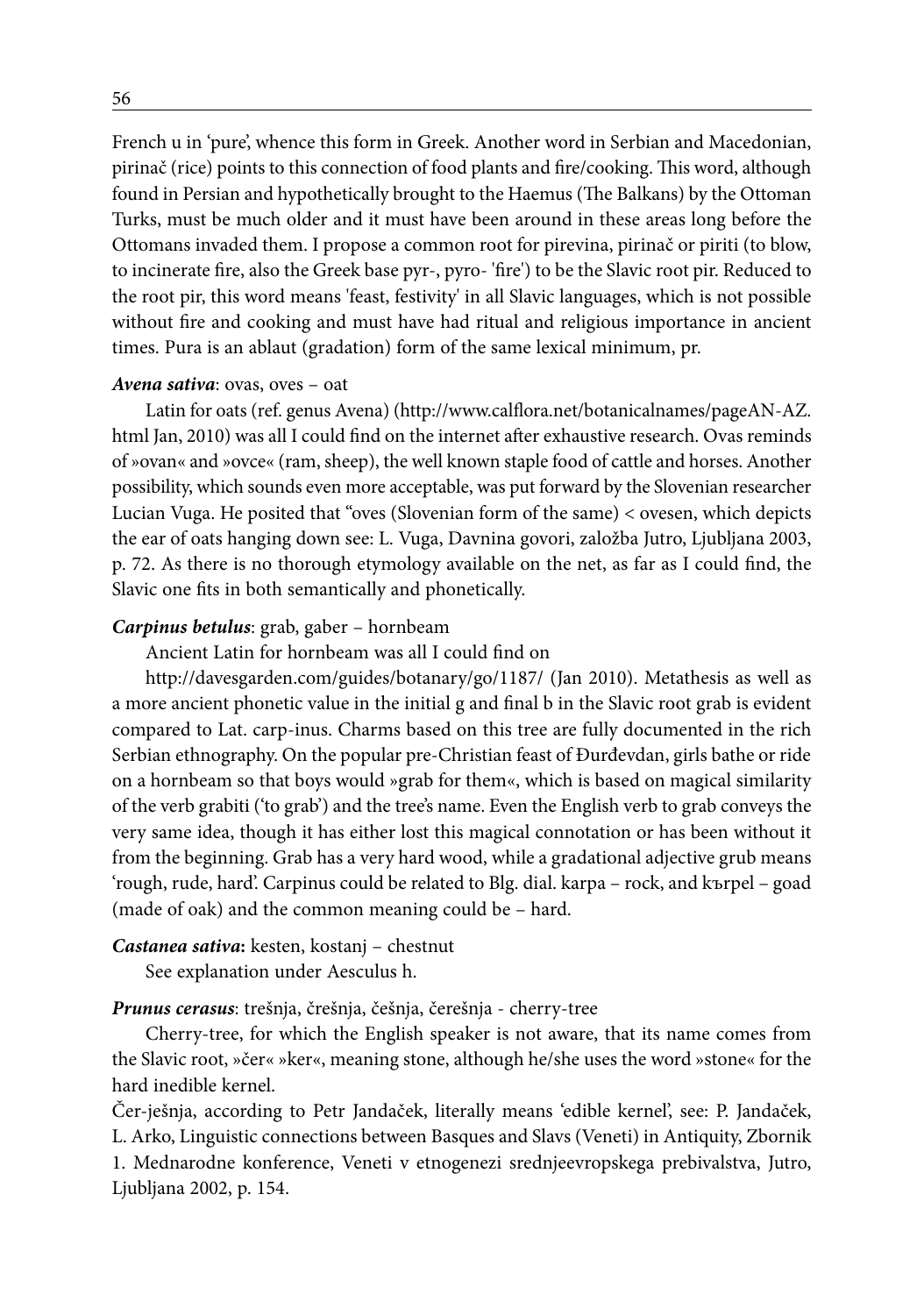Alternatively, there are other roots in all Slavic languages, that may clarify the origin of the word, 'kres', meaning fire, lighting up the fire and 'kras-an', for rudy, reddish, nice, pleasant, evidently reaching back to IE. origins (cf. ie. \*ker-, to burn).

The official etymology states that the species comes from Keras (according to Georgiev the suffix UNT is related to Old Slavic EN, which we can find in oslen, kozlen, žreben) in Asia Minor. However, this only may add to the evidence of the presence of Venetic or Proto-Slavic populations in this part of the world in antiquity, for this marvellous fruit most likely must have given the name to the town, and not the other way around. For it is not easily imaginable that a place-name can me abbreviated into something that is a root in many languages (cf. Lit.'krosas', colour and 'krasis', furnace).

#### *Cuscuta epithymum*: kosica, vilina kosica - lesser dodder

This plant name, though proposed to come from Greek, has no meaning in this language. This is explicitly stated in a very interesting study on this plant C*uscuta* (convolvulaceae) - the strength of weakness: a history of its name, uses and parasitism concept during ancient and medieval times by Mihai Costea and François J. Tardif, http://www.wlu.ca/ documents/7481/PDF\_paper.pdf (Jan, 2010).

Allow me to quote the appropriate passage:

Several authors mentioned that the name has Greek origin (e.g. Dawson et al. 1994). But "kasytas" does not have any meaning in Greek and it would be more logical to assume that the name was introduced. Although Austin (1979) initially suggested that the name comes from Aramaic, he mentioned later that the name has an Arabic origin (Austin 1980). However, apparently "kushkuut," "kashuut" or "koshoût" as Arabic names of *Cuscuta* are early Aramaic neologisms (Fraenkel 1886, Nakhle Al-Yassu'i 1986). Many ancient Arabic words, especially related to agriculture were introduced from Aramaic (Nakhle Al-Yassu'i 1986). Based on the new root "k-sh-w-th," the word "kushsha" meaning in Arabic "a lock of hair" was probably derived (David Mehall, pers.comm): (op. cit., p. 3).

»Kosa« in Slavic languages means hair, an exact representation of this strange hairy-like plant, which grows as a parasite on other plants (»epithymum«). Even the whole family is Cuscitaceae. I am obliged to the reviewers of this text for informing me that in Bulgarian this plant has an even more similar form to the scientific name, *koskot* and *kuskuda!* However, after going through the afore-mentioned paper, I inferred that there has been a Semitic influx on Bulgarian at some point of time, possibly via Arabic movements towards Europe in the  $10<sup>th</sup>$  century A.D. But it could be inversely that Arabian assumed such words from Proto-Slavs when occupied their territory between 6000 and 100 BC. Still, two puzzling points have to be clarified: Is the similarity both in form and meaning between the Semitic and Slavic bases just a coincidence? On the other hand, is there a deeper level from which the origin of the word can be scrutinized? On the former inquiry it is possible to presume the influence of form of Semitic on Bulgarian because of the geographical proximity. As stated in the paper, ancient authors such as Dioscorides, Pliny and Theophrastus took up the Semitic base and it was officially endorsed by Linnaeus (1753), (op. cit., p.5). However, that the meaning is also almost identical in both families of languages stands out as more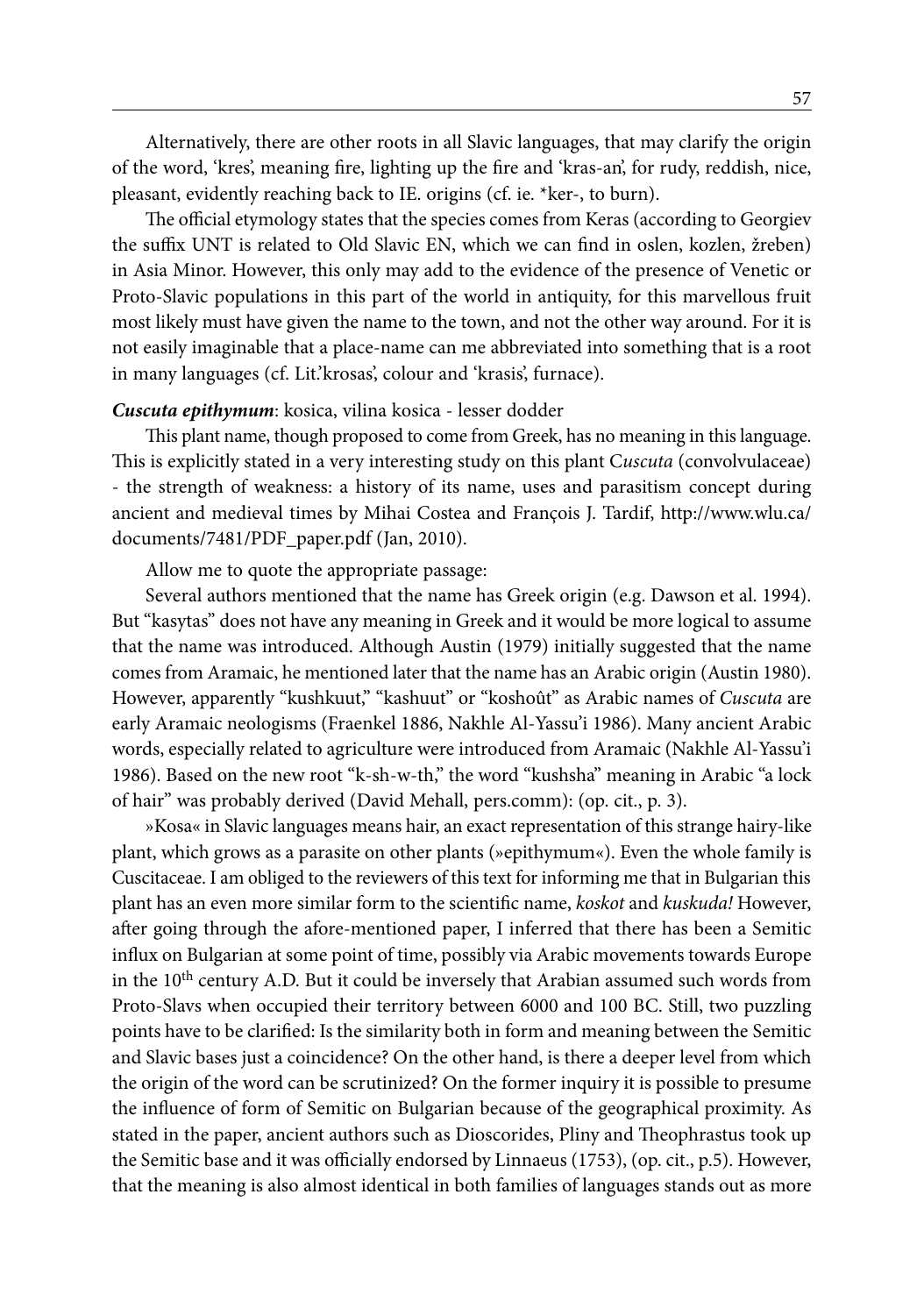than a curiosity. Perhaps nostraticists would have much more to say on this parallelism. After all, there are marginalized historians, like the Serbian Miloje Milojević (19<sup>th</sup> c.), who wrote of Serbian states in India and Mesopotamia in the Old Era. Instead of ridiculing such writers, true historical science should better take a systematic and unbiased approach to their work if the truth is to be obtained.

As for a deeper stratum of meaning, I find it in the Serbian notion of *vilina kosica,*  'villa's hair', which is the full name of the plant. *Vilas* or 'fairies' are well-known Slavic mythological creatures in the form of beautiful young women of somewhat ambivalent nature. I have been delving into the distant past of our Slavic forefathers in many walks of life for a considerable time now, so the shortest argument I can provide here is that customs, myths, rites and certain linguistic features are able to provide otherwise hidden insights into the riddles of our past. It is becoming increasingly evident now that Slavs under many of their numerous names have been roaming on a much wider spatio-temporal scale than it had been imagined (or normatively defined) earlier. *Custuta* was a mystery for the ancients, and down to quite recent times its epiphytic nature (as growing on other plants, at least part of the time in this case) has boggled the minds of its observers. *Vilina kosica* is therefore a perfect primitive and ancient depiction of its growing habits that may have influenced some of its subsequent names.

#### *Cydonia oblonga*: gdunja, kutina, dunja – quince

The Online etymology dictionary (OED) states: 'quince - c.1325, pl. of quoyn, from O. Fr. cooin, from L. cotoneum malum »quince fruit,« probably a variant of cydonium malum, from Gk. kydonion malon »apple of Kydonia« (modern Khania), ancient seaport city in Crete. The plant is native to Persia, Anatolia, and Greece; the Greeks imported grafts for their native plants from a superior strain in Crete, hence the name. Kodu- was also the Lydian name for the fruit.' http://www.etymonline.com/index.php (Nov 2009).

I think that 'kodu' smacks of Slavic verb *goditi* 'bring pleasure, suit well'. It should come as no surprise to relate this Lydian word to a Slavic one if we remember that Homer and Herodotus mention the Veneti and Panons, now known as undoubtedly of Slavic stock, as far back in time as the Trojan war ( $12<sup>th</sup>$  c. B.C.). Svetislav Bilbija, the first to thoroughly read through the Etruscan scripts, has also decoded a Lydian obelisk, by applying the cyrillic alphabet.

A hypothetical Proto-Slavic word would be 'godonje and go-dunje', meaning those that bring pleasure, that are palatable. The traces of these forms are found in folk names that feature above. The same root for *ja-goda*, strawberry, is based on Serbian verb *goditi* which translates as 'feel good' (sic!), be pleasant or convenient etc.

The case of Cydonia is identical in my opinion to that of Kerasunt (see *Cerasus sp.*).

#### *Fagus sylvestris*: bukva, bukev – beech

According to http://beech.askdefine.com/ (Jan, 2010): 'Old English bēċe, from Germanic \*bōkjōn, a derivative of \*bōkō, from Indo-European \*bhagos. Cognate with Dutch beuk, German Buche, Swedish bok; and with Greek φηγός 'oak', Latin fagus 'beech', Russian бузина 'elder (tree)'.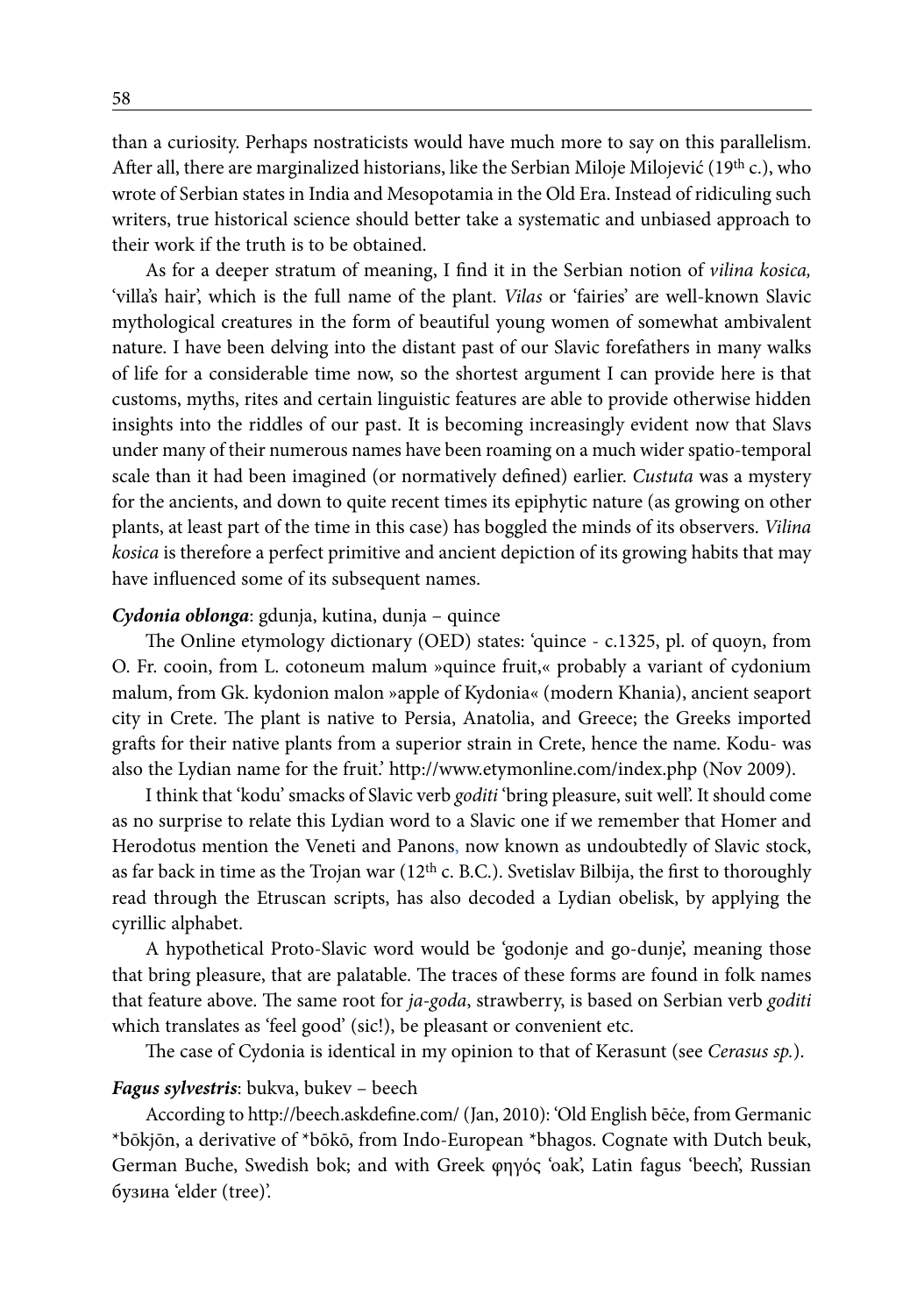Even according to Werner's consonantal shift it comes out clear that the Pan-Slavic and Germanic terms for beech precede the Latin one. Other words derived from this root deserve a separate study as the roots of literacy are fossilized in them. Take just the Serbian term for the very first book any child comes into contact with in the first grade, »bukvar« (alphabet book). English or German words *book* and *buch* come from the same root, though the words for the tree species are slightly altered. 'Bukva' in Serbian or Russian means letter as well and it is logical to presume that the tree name had been known before the ascent of literacy.

»Bukvalno« means literally and »bukvica« is booklet. Beech bark is smooth and lightcoloured, which makes it handy for writing purposes. That trees were used in the prehistory of letter-writing is even clearer from the Serbian term »zapis« (inscription), which refers to holy trees (predominantly oak) which were central in pre-Christian rituals and rites.

#### *Gentiana lutea*: lincura, gorečavka, encijan - gentian

Gentian is according to one of the greatest German authorities for medicinal plants, Richard Willfort, a name derived from the name of the Illyrian king Gentis, who was the expert in the field at the time. As more evidence is pouring in that Illyrian stands just for one of the Proto-Slavic peoples, the name of their king must have been Latinized from the outset. We cannot reconstruct it now with precision, but the folk name for the plant widespread even today highly smacks of the scientific one. We shall see more »free interpretations« of the original names later in the text.

In OED we find under 'gentian' the following explanation: 'gentian - O.E., from L. gentiana said by Pliny to be named for Gentius, ancient king of Illyria who discovered its properties. *This is likely folk-etymology*, but the word may be Illyrian, since the suffix – AN frequently occurs in Illyrian words.'

Truly, some other folk names as quoted by Jovan Tucakov in 'Healing by Plants' (3) bear even closer resemblance to the scientific name: *gencijan, encijan, licijan, lecijan*. If we recover the nasal in the latter term, still present in the most widespread folk name today (lin-cura), we will obtain 'lencijan', which is very close to the official name. This brings us to another root, *lečiti<len-čiti*, 'to heal'. Indeed, gentian is still regarded as the most potent plant in folk medicine, especially in mountainous regions.

According to The American Heritage, Dictionary of the English Language, Fourth Edition, Copyright 2006 by Houghton Mifflin Company, the etymology isn't much more certain: 'Gentian – (Middle English gencian, from Old French genciane, from Latin gentiāna, *perhaps after Gentius*, second-century B.C. king of Illyria.'

As a conclusion, this name most likely entered Latin through the nasalized Slavic root *leciti,* 'to heal', but was subsequently modified by association with the last Illyrian king Gentius, reputed to have had a grasp of medicinal plants. A similar shift is suggested under *Iris* below.

#### *Humulus lupulus*: hmelj – hops

According to http://hops.askdefine.com/ (Jan, 2010), 'Hops were first mentioned by Pliny the Elder in his Naturalis Historia. The first documented instance of hop cultivation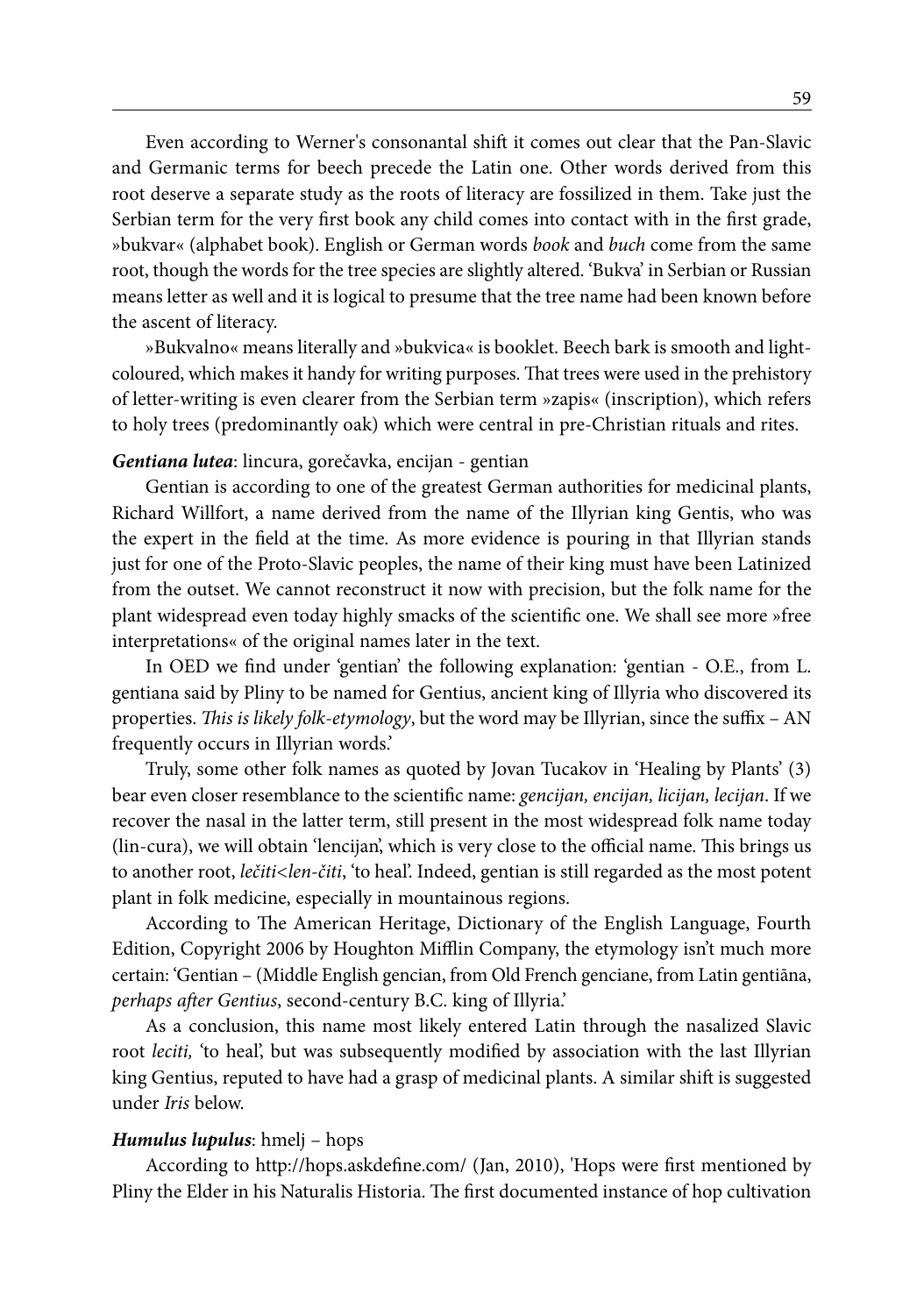was in 736, in the Hallertau region of present-day Germany, although the first mention of the use of hops in brewing in that country was 1079.'

The very root-like contraction of sounds »hmel« does not need any comment.

Possible cognates are found in Serbian verbs 'meljati, muljati', to stir or mix the activity inseparable from any home-brewing chore.

#### *Impatiens noli-tangere*: netik, nedotika - touch-me-not

This queer plant lends itself to a bit different interpretation in the light of the main thesis. The name in Serbian is highly contracted and translates as »don't touch« or »not-touch«. It must have played certain role in times gone by as a charm or divination plant, reminding as it is of other plants' names, such as *despik* and *strašnik,* as well as many Slovenian plant names along the same pattern, such as *jetičnik, lučnik, mlečnik, pljučnik etc.*

The scientific name seems to be the calques on the autochthonous one, while the indirect source is he biblical Latin phrase *Noli me tangere,* which appears in John 20:17 and is translated as »Touch me not«.

#### *Iris germanica*: perunika, - iris

This plant name will not be viewed from a strictly etymological point of view, but rather from a cultural and historical aspect.

Genus *Iris* comes from the Greek source where it goes back to mythological past denoting the goddess of the rainbow bearing the same name. The denominator of the species *I. germanica,* however, must be explained in the light of the age-old processes of suppression of Venetic, Illyrian, Thracian or other Slavic peoples by all invaders that have appeared on the European historical scene. It is symptomatic that this *iris* bears two different national or geographic labels – *germanica* and/or *florentina.* Why is it labelled either of the two ways? Could not the botanists determine its true locale of origin? Actually, it is not typical of either Florence or Germany. The solution is in the scientific, linguistic and other imperialistic motives that were imposed on less prominent or less power-thirsty nations, to which Slavs have always belonged.

This type of iris was and to some extent still is a cult-plant in Serbia. The folk name comes from Perun, the Zeus of mainly all Slavs and Slavic god of thunder in very ancient times. *Perunika* is still planted in the villages as apotropaic plant against the lightning and thunder. German centric philology has appropriated the original word and adapted it to its purposes. Notwithstanding, it has left the elegant rhythm of the urwort at least.

#### *Larix europeus*: ariš, macesen - larch

In OED there follows this explanation: 'larch - 1548, from Ger. Lärche, from M.H.G. larche, from O.H.G. \*larihha, from L. larix (gen. laricis), probably a *loan-word from an Alpine Gaulish language* (my italics), corresponding phonetically to O. Celt. \*darik- »oak«.'

Firstly, 'ariš' sounds much closer to the Latin word where the *š* sound is replaced by *x.*

Secondly, larch truly has no similarity to the oak as it is the only deciduous *conifer* in Europe.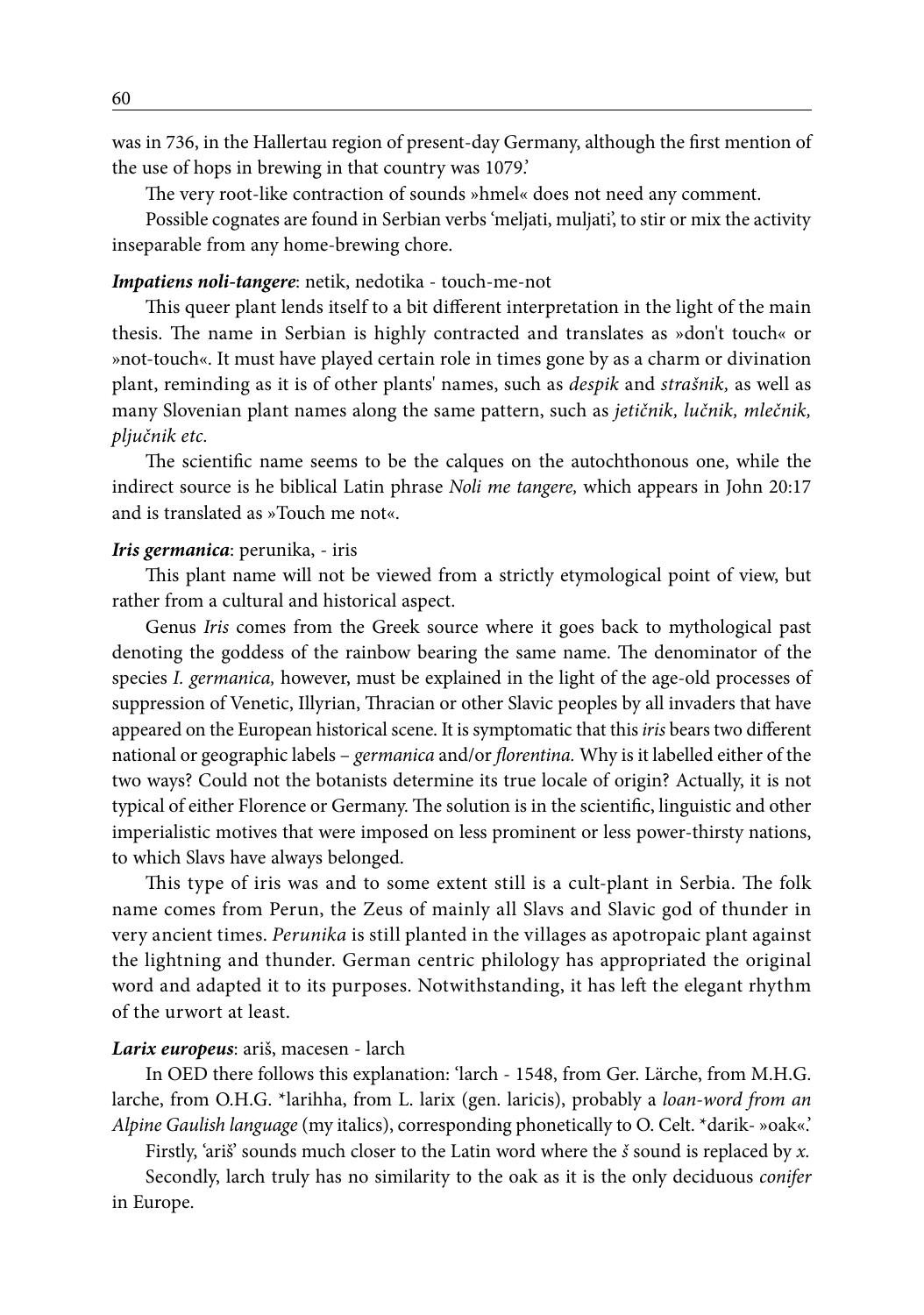Another source suggests a German origin: 'Latin larix 'larch tree', loanword is from an Indo Germanic Alpine language, Indo Germanic \*derik-s, is conceivable because of heavy l'

http://us.share.geocities.com/agimzeneli/etymology2.html, this link is now dead, unfortunately. The trouble here is that *derik-s,* as we can see, is a hypothetical root in this case and is limited, as far as known to me, only to a masculine name.

Ariš may be related to the root *jar, jari*, pertaining to summer season, which is also found in English 'year'. In Slavic languages leto (summer) also means 'godina' (year), so this should not be confusing. *Jari usevi* means summer-sown crop plants, while *Jarovit / Jarilo* was the god of spring, agriculture and abundance in the ancient Slavic pantheon. Larch truly marks the summer season in a showy way by putting on its needle-like leaves, being the only leaf-shedding conifer in Europe. Apart from this, in most Slavic languages there are few words that begin with the vowel *a*, which allows for the existence of *j* (or perhaps another) consonant in antiquity. There is a town in Serbia by the name of *Arilje*, whose etymology is most likely based on the same root, *jar, jari.* After all, *j* like *h* in Slavic languages is fairly volatile and unstable (exx.: *hleb/leb,* 'bread', *'hoću/oću', '*Í will/I'll', *jest/ es', '*ís', *Jelena/Elena*, female name etc).

#### *Lens esculenta*: leće, leča, - lentil

According to OED, 'lentil mid-13c., from O. Fr. lentille, from V.L. \*lenticula, dim. of L. lens (gen. lentis) »lentil,« cognate with Gk. lathyros, O.C.S. *lesta.*'

Lentils, tiny seeds botanically related to the beans that have the shape of lens. Both terms in Serbian mean lens in optical context as well and both suffixes -*će (-je)* and *-vo* denote plural or quantity in all Slavic languages, which is appropriate for either a pair of eyes' lens or for a pile of tiny seeds. The old Slavic root must have had a nasal, so *lent-je* gave *lenće* and later denasalized into modern form. This process has been attested for in Slavic languages in many examples. The root may be found in the pan-Slavic *leto<len-to*, summer. Apart from beans, lentils make the second most important staple food of the summer season.

### *Lilium candidum*: ljiljan, lilija - lily

O.E. lilie, from L. lilia, pl. of lilium »a lily,« cognate with Gk. leirion, both perhaps borrowed from a corrupted pronunciation of an Egyptian word. (OED) Evidently, this is quite far off the mark.

Another Serbian term is beli krin (white lily) and it was picked on a particular pagan date, Biljani petak (Plant Friday). Vestiges of homophonous magic ''ljiljan'' and ''biljan'' speak for themselves. In Serbian Ljiljana is a common age-old name which is very widespread even today. Masculine equivalent has survived only in the rites of spring in names of male divinities of the most beautiful season, when lilies bloom. It is *Ljelj* (also *Poljelj* or *Lado*). This name certainly belongs to the deepest mythological layers of Slavic past, which predate all written history.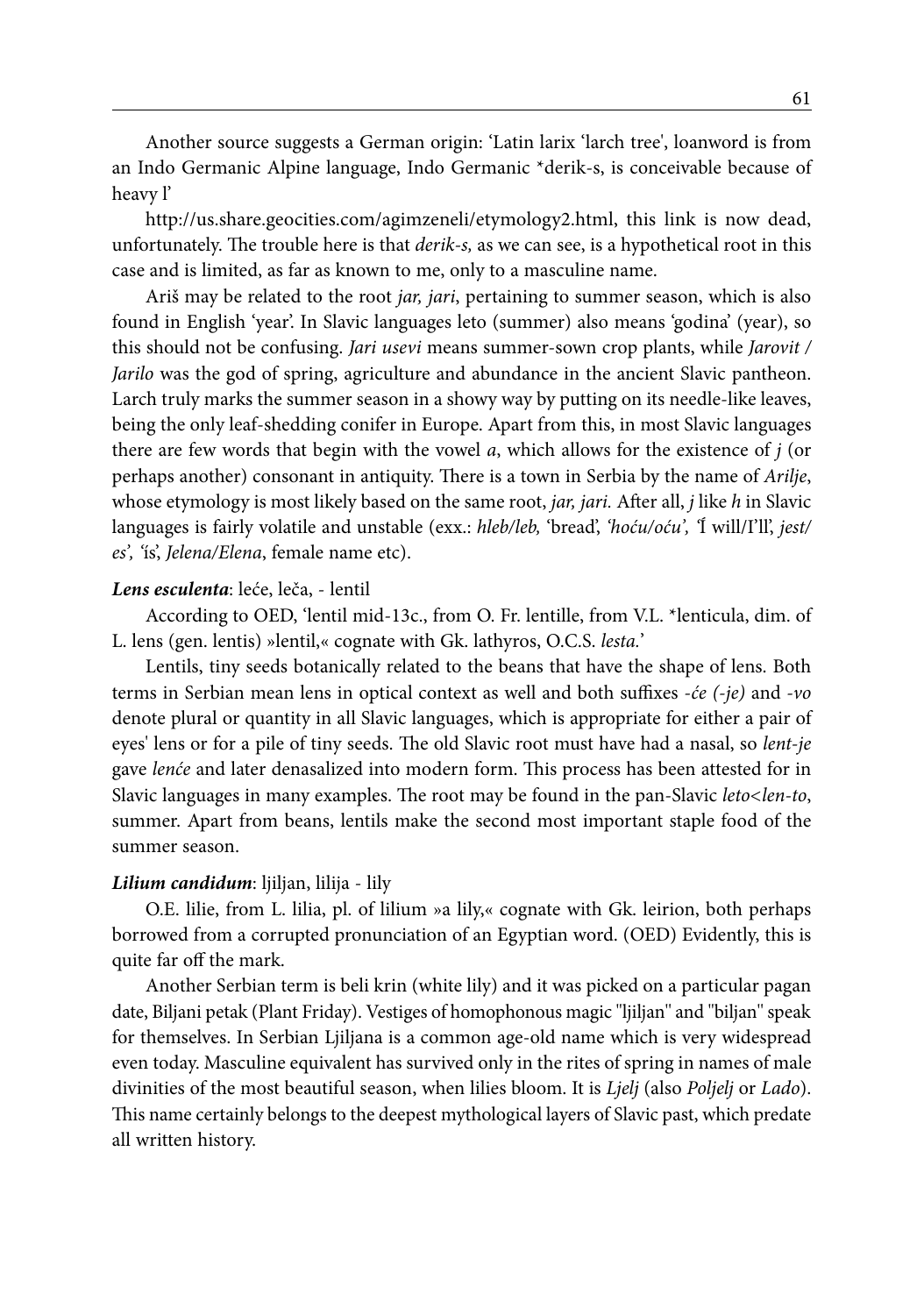#### *Linum ussitatissimum*: lan, len – flax

In OED we can find under *linen* that it is a »cloth from woven flax,« 1362, from O.E. linin (adj.) »made of flax,« from lin »flax, linen thread, cloth,« from W.Gmc. \*linam (cf. O.N., O.H.G. lin »flax, linen,« Ger. Leinen »linen,« Goth. lein »linen cloth«), probably an early borrowing from L. linum »flax, linen,« which, along with Gk. linon *is from a non-IE language*"*.*

Flax is a well-known Serbian magical plant and it would take pages of a separate study, just like for most of the plants mentioned in this paper. Suffice it to quote the charms uttered by unmarried girls while they were sowing the flax seeds: '' Ja sijem LAN na Badnji DAN...'' Badnji (pron. 'bud-nyee') "dan" is the day devoted to the pre-Christian rites of rejuvenation of nature later adopted by the Church in Christmas celebrations. The charm reads 'I am planting flax on Badnji day'. The still extant charm provides a continuum from the times immemorial in Slavic tradition. There is no need to darken the origin of words as long as they can be found close at hand. All it takes, however, is to change the perspective and abolish the bans established by official forces.

#### *Lolium perenne*: ljulj, ljuljka, rye-grass

All I could find about the origin of *lolium* comes down to the statement that it is an old Latin term for this kind of grass. The origin of it, therefore, is unknown. The dizzying effects of consuming too much of this grass were recorded even in antiquity. Pliny, as quoted by Thomas B. Roberts, Ph.D. and Paula Jo Hruby, Ed.D. in *Religion and Psychoactive Sacraments: An Entheogen Chrestomathy,* (http://csp.org/chrestomathi/road\_to3.html, Jan 2010), 'records that bread made from flour contaminated with lolium caused vertigo'. In this interesting study the authors maintain that this tiny grass was one of entheogenic plants connected to the Eleusinian mysteries, because it 'is commonly infested with a parasitic fungous growth, ergot, the sclerotium of Claviceps purpurea or 'rust' named erysibe in Greek'.

The name in Serbian undoubtedly comes from the verb *ljuljati,* which denotes 'to shake, tremble, feel dizzy' etc. Even today one can hear people complaining: *Ljulja mi se u glavi*  (I feel spinning in my head), especially after a drinking spree. The name *ljulj* shows, like a fossilized concept, that our Slavic forefathers were acquainted not only with this plant, but its psychedelic effects as well.

#### *Marrubium vulgare*: marulja, črna meta – black horehound

'Latin: based on ancient Hebrew word for bitter juice'. http://ucjeps.berkeley.edu/cgibin/get\_JM\_treatment.pl?4745,4775,4776 (Jan, 2010)

It is not stated what word it is. The Hebrew name, though, is quoted as *marrob* on a rather all-inclusive site that furnishes a lot of data on herbs,

http://findarticles.com/p/articles/mi\_g2603/is\_0004/ai\_2603000432/ (Jan, 2010). Penetration of a Hebrew word into Latin would be quite natural in the light of history of Judea as part of the Roman Empire.

However, let me suggest a geographically closer possibility, an influence of the Slavic substratum again. I see here a possible contraction of *maru-bilje*, widespread suffix in plant names itself meaning 'plants'. *Velebilje* (Atropa belladona) was formed along this pattern as well.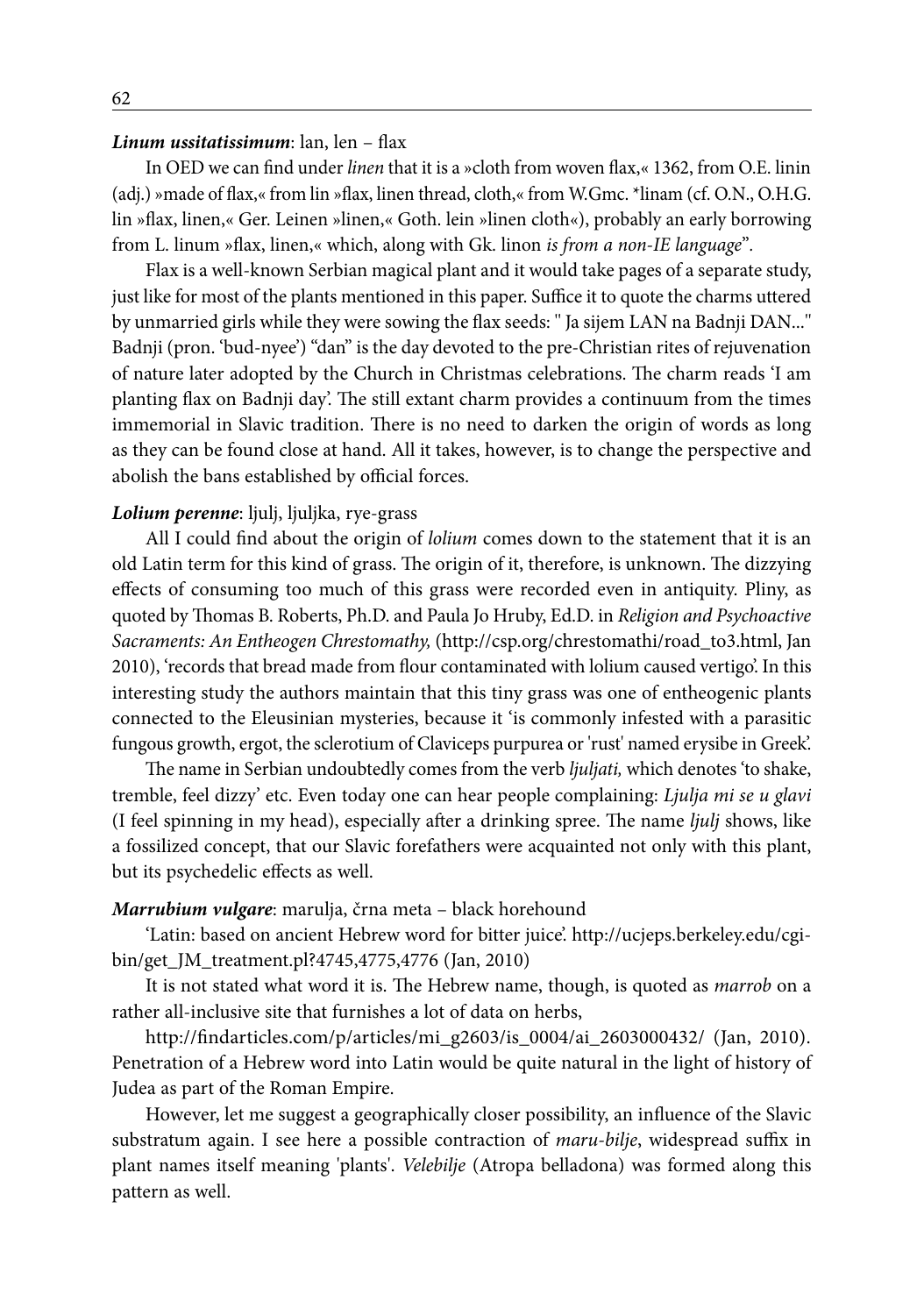Marulja alone would translate as one that cares / worries. To confirm the previous statement, let me list another popular name for this plant: *očajnica*, which would translate as 'one that despairs'. Horehound is a popular plant in folk medicine that was used as poisoning antidote, cough relief (recorded in Egypt) or as magic herb for protection against the spells attributed to witches. These Serbian folk names reflect a magical consciousness that was prevailing at the time when they were given.

#### *Mentha piperita*: metva, metvica, meta, metica, nana - peppermint

'The Latin name mentha itself was borrowed from Greek minthe ( $\mu$ ív $\theta$ n), whose origin is, however, unknown. It is already found in Mycenaean, the earliest recorded version of Greek, as mintha.' http://www.uni-graz.at/~katzer/engl/Ment\_pip.html (Jan, 2010).

The OED states this: 'mint - »aromatic herb«, O.E. minte, from W. Gmc. \*minta (cf. O.H.G. minze, Ger. Münze), from L. menta, mentha »mint,« from Gk. minthe, personified as a nymph transformed into a herb by Proserpine, probably a *loan-word from a lost Mediterranean language'.* (It is quite possible that the mint is related to Slavic verb *miti* – to wash. Other plant with nice smell – the lavender was used for washing cloths and thus got its name – from Latin verb lavare-to wash. *menta* could be nasalized form of *mita* – washed)

A question for the inquisitive ones is, if the lost word from a Mediterranean language can still be found over a huge area of the ancient lands of Moesia, Illyria, Dacia and Venetia, which language is that? As for the etymology, one most likely possibility comes with the root 'mneti', to think, known to all Slavs. But more natural is the name "meta" from verb *meti* – to rub, while after rubbing between fingers the plant gets true smell. If one remembers that the same root is found in Lat. *mens, mentio*, Gr. *mimnesko* or Snsk. *manyate*, all of which have to do with the thinking process, then this word can stand as an example of very old contacts between the Proto-Slavic and the languages of antiquity spoken in the mentioned area. Mint tea does affect the awareness and alertness of human *mind.*

In Serbia *nana* has numerous connotations. Apart from this name for probably the most popular medicinal and tea plant of the nation, it also means granny and mommy, the archetypal family doctors who were most familiar with healing properties of plants, especially in the times of matriarchate. The root is found in the verbs *nanati, nenati, ninati or nunati*, which have to do with attending to and bringing the babies to sleep.

Slovenian word 'meta' gives even a closer variant to the Latin name, and if nasal is added where it used to be found, it would match the scientific term exactly. This is confirmed in Serbian Church-Slavonic *mentva.* Even the Basque word *menda* testifies to a very old history of this name. (See http://www.uni-graz.at/~katzer/engl/Ment\_pip.html , Jan, 2010.)

#### *Morus nigra*: murva, murgaš, - mulberry

It should be noted that the whole family to which mulberry and even the fig tree belongs bears the name *Moraceae.* If in this case it is proven that the origin of the root is Slavic, then it shows the influence of Slavic languages on three levels of scientific nomenclature. Moreover, this is not the only case of such deep rootedness of languages of slaves within their masters' educated tongue.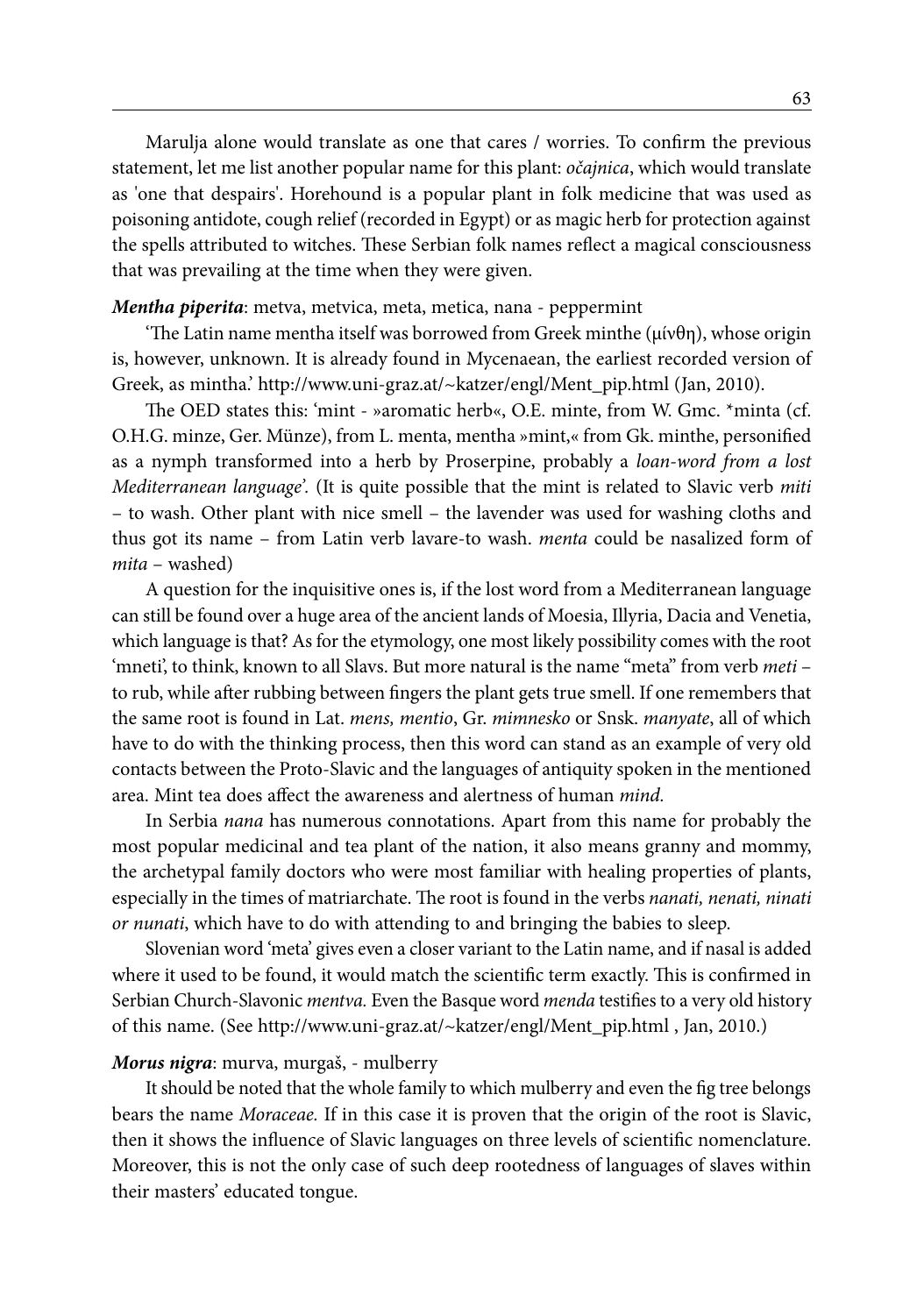Mulberry tree belongs to chthonic plants in the rich Serbian mythology and magic, which means that the prevailing spirits that gather around and in it are of the underground and the realm of darkness. It is grown as a popular fruit tree even nowadays. *Murgast* means the peculiar ink-like colour of a species that bears dark-coloured fruits. The root is found in highly contracted *mrg* which gives numerous words in Serbian, all having to do with dark, darkness, morose mood or 'murky' quality: *na-mrgo-diti, mrgodan, mrak* etc. The Czech form *maruše* as well as the Upper Sorbian *marušnja* bear even more resemblance to the scientific term. In that case, the root of the name *morus* is again the Slavic *mor* 'black, dark', which most likely comprises both the mythological connotations and the peculiar ink-like appearance of the berries and juice thereof. Dialectal Slovene is *mura* which could also mean *črn* – black.

#### *Ocimum basilicum*: bosiljak, bazilika – basil

The Greek word basileus (βασιλεύς) "king" means essentially "people's leader". The first element derives from bainein (βαίνειν) "go", which quite surprisingly is cognate to English come and the synonymous Latin venire, the common Proto-Indo-European verbal root being \*GwEM. The connection is made more obvious if we consider the Mycenaean Greek form of gwasileus "lord". The second element is laos (λαός) "people", which has no cognates in Modern English, for Old English leod has been abandoned in favour of Romance "people"; related are German Leute, Old French liode, Lithuanian liaudis "people" and Latin liber "free man" (Proto-Indo-European root \*LEUD<sup>h</sup> "grow upwards").

http://www.uni-graz.at/~katzer/engl/Ocim\_bas.html#etym (Jan, 2010).

I must make some comments on these statements. First, the Mycenaean word *gwasileus* (or more precisely *quasireus,* as read by Arthur Evans, the man who is credited for decoding the Mycenaean Linear-B script) is not a Greek word. After Genadiy Grinevich's interpretations and re-readings of the script, Greek connection to this culture and people cannot be supported anymore. Grinevich has shown that the Mycaenean language and script are Proto-Slavic and the origin of Linear-B is in the Vincha script. By adopting the Greek connection from the outset, Evans has made many wrong interpretations. There is a more acceptable interpretation of the word *basileus* based on Slavic, in this case Russian, vocabulary, which is very close to the Old Slavic. It is a compound of two words, *va siley* 'in or of the power', which through the known process of betacism and typically Greek suffix-addition has been changed into the international *basileus.* Although the second (wrongly divided) element *laos* is without importance for this passage, it may serve as evidence how Slavic languages are still avoided whenever possible, which is a perfect example of a taboo. If science is still governed by taboos, we are still dealing with magic, not scientific reasoning. The French word *liode* sounds almost identical to the Slovenian word, while Latin *liber* is lumped in this group, although most likely it comes from an altogether different root.

There are numerous folk names for basil, but let me quote just a few: blazuljak, bosilje, vasledjen. Bosiljka is a common Serbian female name, while Vasilissa the Beautiful from Russian fairy tales must by far proceed the Greek term. It would be interesting to list the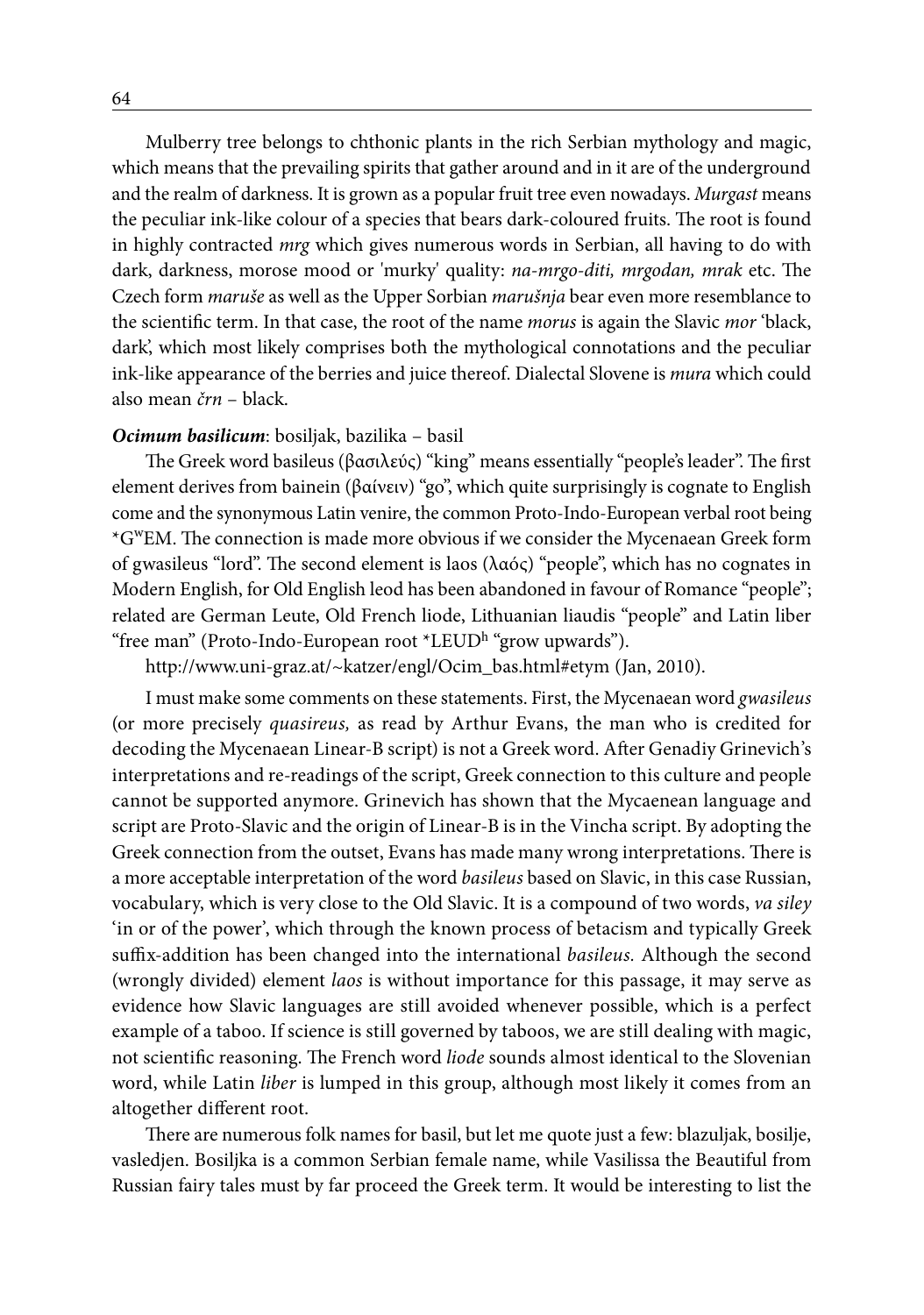Basque form of this name *brasilla,* to show that its second part could originally have been the Slavic concept *sila* 'power'.

#### *Olea europea*: maslina, uljika, oljka – olive tree

OED states: 'olive c.1200, »olive tree,« from O. Fr. olive, from L. oliva »olive, olive tree,« from Gk. elaia »olive tree, olive,« probably from the same Aegean language (perhaps Cretan) as Armenian ewi »oil.«

The most informative page I found on the net, neatly laying down the botanical features, basic etymologies and names in many languages, http://olive.askdefine.com/, states this:

'From Latin ŏlīva, from Ancient Greek ελαία (elaia) 'olive, olive tree', from a pre-Indo-European Mediterranean language \*elaiwa 'oil'.'

Both Serbian terms listed above for olive tree have to do with fat stuff. The term ''uljika'' as well as words in most IE languages denoting oil come from the verbs *liti, uliti, levati, ulijevati*, with slight variations throughout Slavic languages, which all mean 'to pour, to pour into, to cause to flow'.

#### *Oryza sativa*: riža, riž, pirinač – rice

Old French ris ← Italian riso ← Latin oriza ← Greek ὄρυζα (rice), from an eastern root (probably Indo-Iranian).' http://rice.askdefine.com/ 'rice 1234, from O. Fr. ris, from It. riso, from L. oriza (cf. It. riso), from Gk. oryza »rice,« via an Indo-Iranian language (cf. Pashto vrize, O.Pers. brizi), ult. from Skt. vrihi-s »rice.« The Gk. word is the ult. source of all European words (cf. Welsh reis, Ger. reis, Lith. rysai, Serbo-Cr. riza, Pol. ryz).

Another staple cereal that is adapted to mountainous regions undoubtedly shares the same root, *raž* ('rye'). To make a more balanced picture, I will quote suggestions of my reviewers, who have suggested that this word "comes from Archaic Slavic-Thracian *briza* – rice. It is connected to common Slavic *raz, roz* – rye, O. Ch. Sl. *broš* - dark red and Blg. *riž* – red haired. The husks of both plants rye and rice have red-brown colour."

(OED, http://www.etymonline.com/index.php?search=rice&searchmode=nl Jan, 2010).

#### *Ostrya carpinifolia*: crni grab, črni gaber, ostrija – hornbeam

In *CRC world dictionary of plant names: common names, scientific names,* Vol. 3, by Umberto Quattrocchi, which is found on:

http://books.google.com/books?id=kaN-hLL-3qEC&pg=PA1912&lpg=PA1912&dq= Ostrya+/+etymology&source=bl&ots=52dsK1bT7n&sig=hZKN8Y5qmJcthMgtM7pQKF 4amdY&hl=sr&ei=lD9PS5y6D6CYmAPRi7meCg&sa=X&oi=book\_result&ct=result&res num=1&ved=0CAYQ6AEwAA#v=onepage&q=&f=false (Jan, 2010);

there are following data of interest: 'Latin *ostrya,ae and ostrys, yos* for a tree with hard wood, perhaps the common hornbeam (Plinius). Greek *ostrys, ostrya, ostrye, ostrys,* hop hornbeam, *Ostrya carpinifolia.* Scop., Theophrastus (HP. 3. 10. 3) and Plinius, presumably referring to the hardwood.' To sum up: etymology unknown.

This hornbeam has no botanical relatedness to true hornbeams, but it reminds of them. The leaves are more acute and the pericarp of the fruits is so sharp that if picked by naked hand, it may cause skin rashes. The Slavic folk name has ideally captured this feature of the tree as *oštra* means 'sharp/acute', while *oštrija* means 'sharpe/more acute'.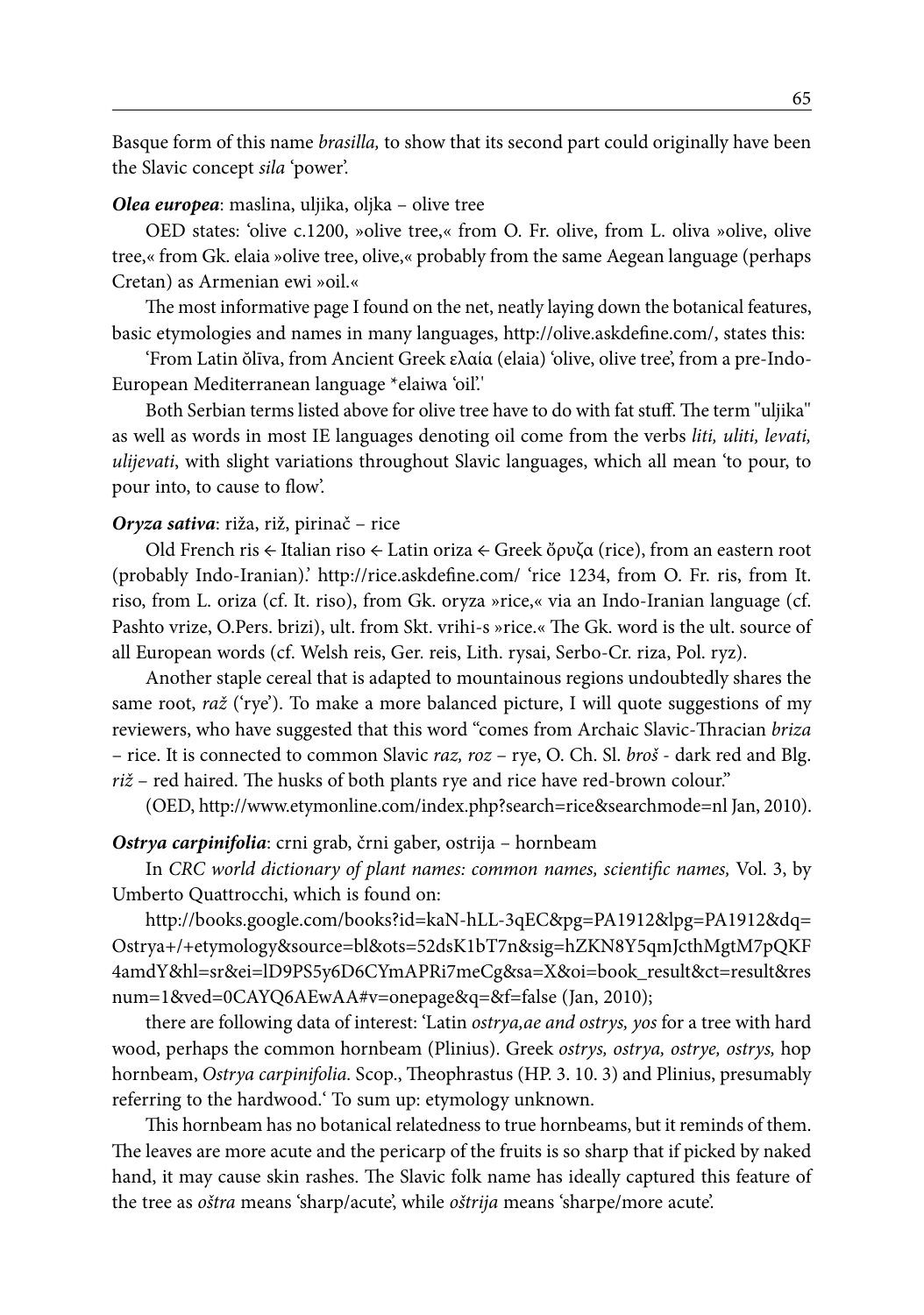#### *Oxalis acetosa*: kiselica, kislica – sorrel

'Oxa'lis: from the Greek oxys for »sharp, sour,« referring to the pleasantly sour taste of the leaves and stem (ref. genus Oxalis)', http://www.calflora.net/botanicalnames/pageO. html (Jan, 2010).

It is interesting to note the flexion of the root (presumably Greek) *oxis* in Latin *oxalis.*  I propose the lexical minimum to be the Slavic *kьs* which gives the Greek *oxis* with initial vowel *o,* while the Latin adjective *oxalis* parallels the Slavic adjective *kisel.* Thus the two forms in both Greek and Latin have a common origin in the Slavic root. This development can be demonstrated on many more examples.

Sorrel encapsulates the quality of being sour, exactly as *kiselo* means sour. The roots *kis-iti* and *kvas-it* fossilize an immemorial observation of the natural processes of fermentation and turning sour, which is impossible without humidity or water. Slavic word *kiša* 'rain' comes from the same root. I have discovered that Serbian (and other Slavic languages) has retained not only the roots that ramify into various related or less similar meanings, but the whole processes as results of age-old observation of nature. In this case the process encompasses the following components/stages: *kiša – kvasiti – kisnuti – kiselo* ('rain-. Such linguistic process conservation is either absent or rare in other IE languages.

*Kvas* is the traditional Russian drink from fermented rye malt of a sweetish-sourly taste. *Kvasac* in Serbian means baking yeast. The very English term must come from the same root.

#### *Paeonia officinalis*: božur, potonka, pivonka – paeony

'Paeo'nia: honors Paeon, the physician of the gods in Homer's Iliad who used the plant to heal the wound that Hercules inflicted on Pluto (ref. genus Paeonia)'

http://www.calflora.net/botanicalnames/pagePA-PH.html (Jan, 2010).

'in ancient Greece, a hymn of thanksgiving to the gods, esp. to Apollo a song of joy, triumph, praise, etc. Etymology: L < Gr. paian, hymn < Paian, the healing one, epithet of Apollo < paiein, to strike, touch < ? IE base \*pēu- > pave', http://www.yourdictionary. com/paean (Jan, 2010).

'Paean (ttcu^cov, Trcuav, 7rcuo>i>), a hymn or song which was originally sung in honour of Apollo, and seems to be as old as the worship of this deity. The etymology of the word is doubtful. Some suppose that it obtained its name from Paeon, the god of healing; but in the Homeric poems Paeon is always spoken of as a separate divinity, distinct from Apollo.'

http://www.ancientlibrary.com/smith-dgra/0853.html (Jan, 2010).

Evidently, both the term and its origin are shrouded in the mist of speculation. Even if Paeon as god of unknown attributes (but possibly medicine as associated with Apollo - originally Slavic-Etruscan Apulu) has to do with the term, *božur* covers the divine role. I suggest that *paean* 'hymn' must be coming from the Slavic verb *pevati.* In Old Church Slavonic *peanije* also means 'hymn, singing'. Apollo according to the best Greek authorities is a Hyperborean divinity, which places him closer to the Slavic speaking people.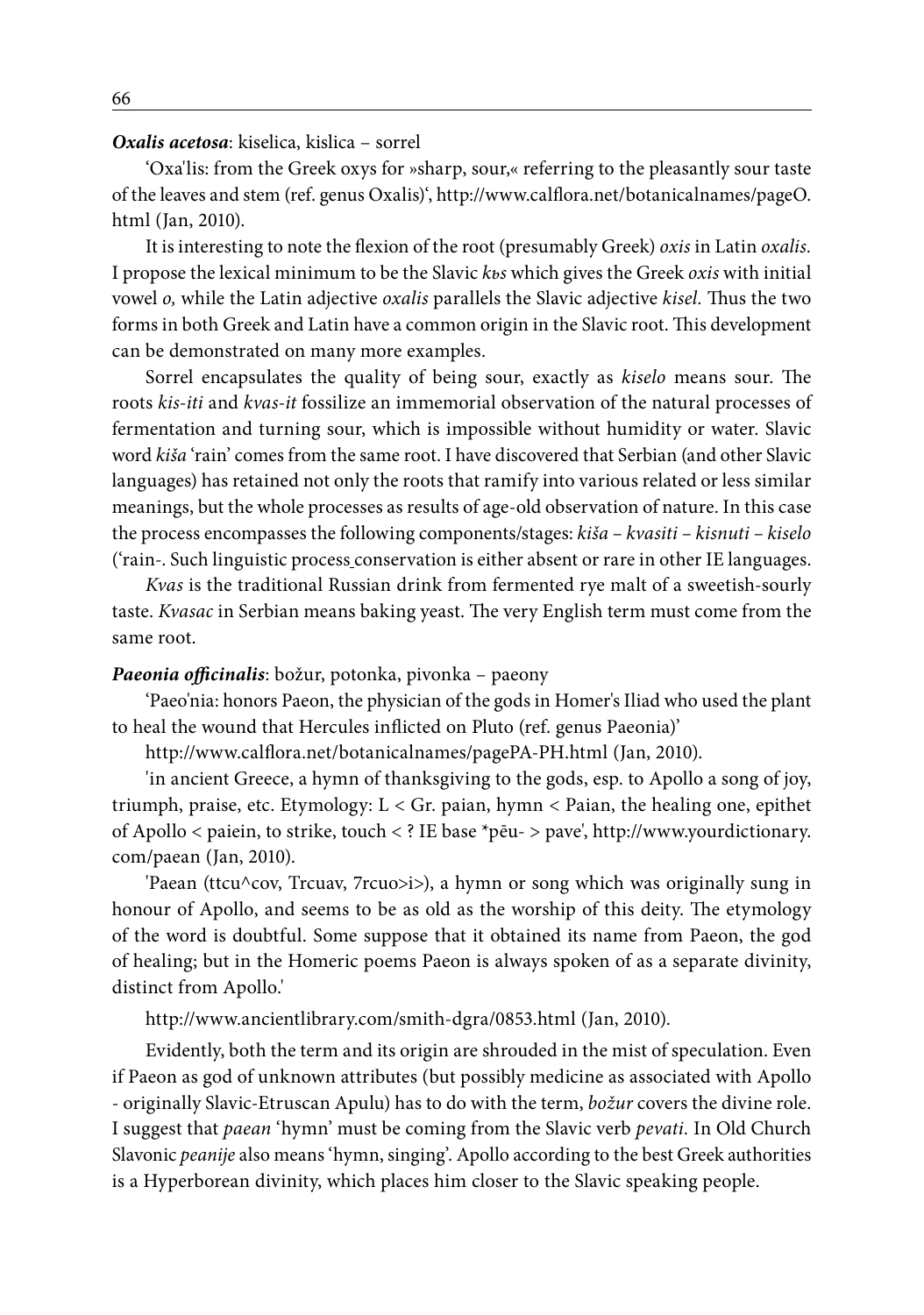*Paeon* can be traced down to *piti* 'drink', as peony is another plant abundantly used in magic, charms or folk medicine. In most written sources on the plant, drinking the potion and other preparations is widespread wherever it grows. One of the Serbian or Polish names comes exactly from the root ''piti'', meaning to drink. 'Beer' in most Slavic languages is *pivo.* It is interesting to note that the French term *pivoine* is very close to the Slavic ones and supports the etymology I propose. The importance of this plant is seen in another Serbian and Bulgarian name, *božur,* which would translate as *God's bloom.*

#### *Populus tremula*: trepetljika, trepetlika – quaking aspen

'Pop'ulus: Latin for »people« because the many moving leaves in a breeze resemble a moving populace: (ref. genus Populus)' http://www.calflora.net/botanicalnames/pagePI-PY. html (Jan, 2010), 'poplar 1356, from Anglo-Norm. popler, from O.Fr. poplier (13c., Fr. peulplier), from L. populus »poplar« (with a long »o;« not the same word that produced popular). Perhaps related to Gk. pelea »elm«. It. pioppo, Sp. chopo, Ger. pappel, *O.C.S. topoli all are from L*.' (Acc. to OED, my italics).

Here we can learn that *topola* comes from Latin *populus.* Let us sum it up: *Populus,*  which means 'people', gives Slavic *topola,* which means *warmth* (loving tree)! How incredibly strange!… I suggest the reverse story, as 'people' truly sounds hard to believe, with hundreds of other equally or more important species that show the same propensity in a breeze. Scientific name is a simply calques closest in sound to the original Slavic name. Quaking aspen in both of its Latin names saved the Slavic roots for ''topola'' ('*poplar*') and ''trep(e)tati'' ('*wink*', '*quake*' and '*tremble*'). Topola certainly suggests the heat of summer season as *topal* means warm. Russian and Chech terms for poplar have a slightly altered form from this root, *topol.*

*Toplik* is a spring breeze that causes the plants to bud after winter dormancy, while *toplica/toplice* throughout the Slavic world means 'tepid springs' or simply 'springs, wells'. It is notorious that poplars grow best in damp, marshy ground and they are sun and warmthloving trees. Therefore this Slavic name is thoroughly based in the habitat and the basic requirements of the species.

#### *Quercus cerris*: hrast, cer – turkish oak

'Quercus: the classical Latin name for the oak, possibly derived from the Celtic quer, ''fine'', and cues, ''tree'', http://www.calflora.net/botanicalnames/pageQ.html (Jan, 2010).

While Latin etymology may be obscure, every Slav will recognize in *hrast* the root *rasti* (to grow). See also Russian *rostliny*, meaning plants.

This type of oak is a species of the oak genus that predominates in the widest span of Serbian territory and much further in the Balkan Peninsula. *Quercus cerris* is the species of oak that has one of the crucial functions in pre-Christian rites of Badni dan and Božić, later to develop into Christmas celebrations. Badniak, a branch of this particular oak, is cut in the wild off the trees by every householder even today, to be brought into the home the day before Božić (Christmas) and treated like a living being, as it represented the spirit of the ancestors and the symbol of rejuvenation of life in nature. Only this type of oak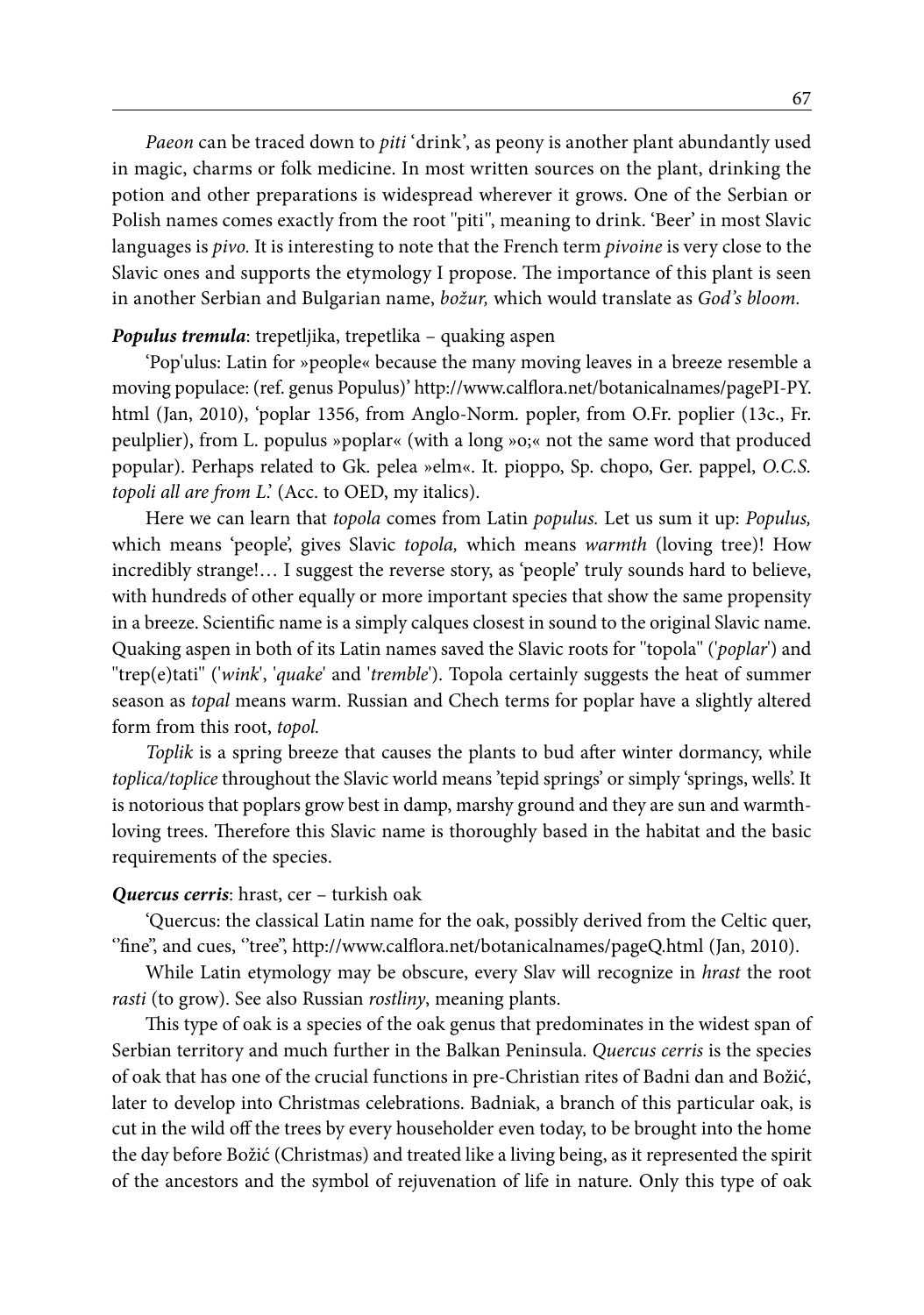retains, though thoroughly dried out, its leaves on the branches, which symbolize the repetition of budding and renewal of life.

Toponyms from the root ''cer'' abound and so do even family names like Cerović, Cerovac, Cerić. No wonder it plays a prominent role in Serbian old religion. It was often used for *zapis* (sacred inscription), which even in pagan times had the shape of a cross. The root *cer* most likely bears this connotation of inscribing, as another verb *čertati, crtati* means to draw and, originally, to write. Bulgarian monk Hrabar has left the testimony of ancient Slavic literacy when he says that 'in the beginning Slavs wrote and performed charms using the 'lines and signs'. *Lines and signs* is an approximate rendering, in the original represented by words *čertami i rezami.* Here *čertami* comes from the same root as *cer,* whence the Latin *cerris.*

#### *Rhus cotinus*: ruj, rujevina – sumach

'Rhus: derived from rhous, an ancient Greek name for Sumac'

(http://www.calflora.net/botanicalnames/pageR.html Jan, 2010).

'The botanic genus name Rhus is a latinization of the plant's Greek name, rhous (ῥοῦς), whose origin is not known to me.' (http://www.uni-graz.at/~katzer/engl/Rhus\_cor. html Jan, 2010).

Anyone who has seen this plant in autumn will know how appropriate a name the Serbian peasant has given to this sumptuous pygmy tree! It changes all colours of its fronds leaves from green through yellowish to orange and many shades of red. The old Serbian name still preserved in Croatian for September is *rujan*. Red wine is *rujno vino* and dawn is *rujna zora* in Serbian epic poetry. The base *ruj* has other variants, such as *roz* 'pink', *riđ* 'reddish' and *rđ-av* 'rusty, bad'.

#### *Ribes nigrum*: ribizla, ribez – currants

The name for currants can hardly come from an Arabic root ''ribas'', according to Petar Skok, as this plant is typical of colder and mountainous habitats. In Arabic it actually means rhubarb, which has no similarity to currants whatsoever. Skok finds it in Czech and Slovakian as well, so a logical conclusion is that it is pan-Slavic. I should point out that the Arabic origin is accepted by other etymologists as well.

Even though the origin of another edible item, ''riba'' (fish) is not quite clear, it is possible that these two biologically unrelated words did have a common root in the past. More study is required on this and many other mentioned plant names, but I hope this may serve as a starting point. The tiny fruits may have archetypal associations with shoals of fish.

Let me quote the suggestions of my reviewers that broadly move along similar lines of thinking.

Ribes could come from Latin ruber- *red*, but its fruits are rather small and are abundant on the branch, the meaning could be "*pieces, particles*" derived from Thracian (Archaic Slavic) word *rupia* – sword (instrument cutting objects in pieces, compare *del –* piece and *dleto –* chisel). *Rupia* is related to Russ. verb *rubit* – to cut, Blg. *rfъam* – I tear, Serbian *rupa* – hole (to cut the ground).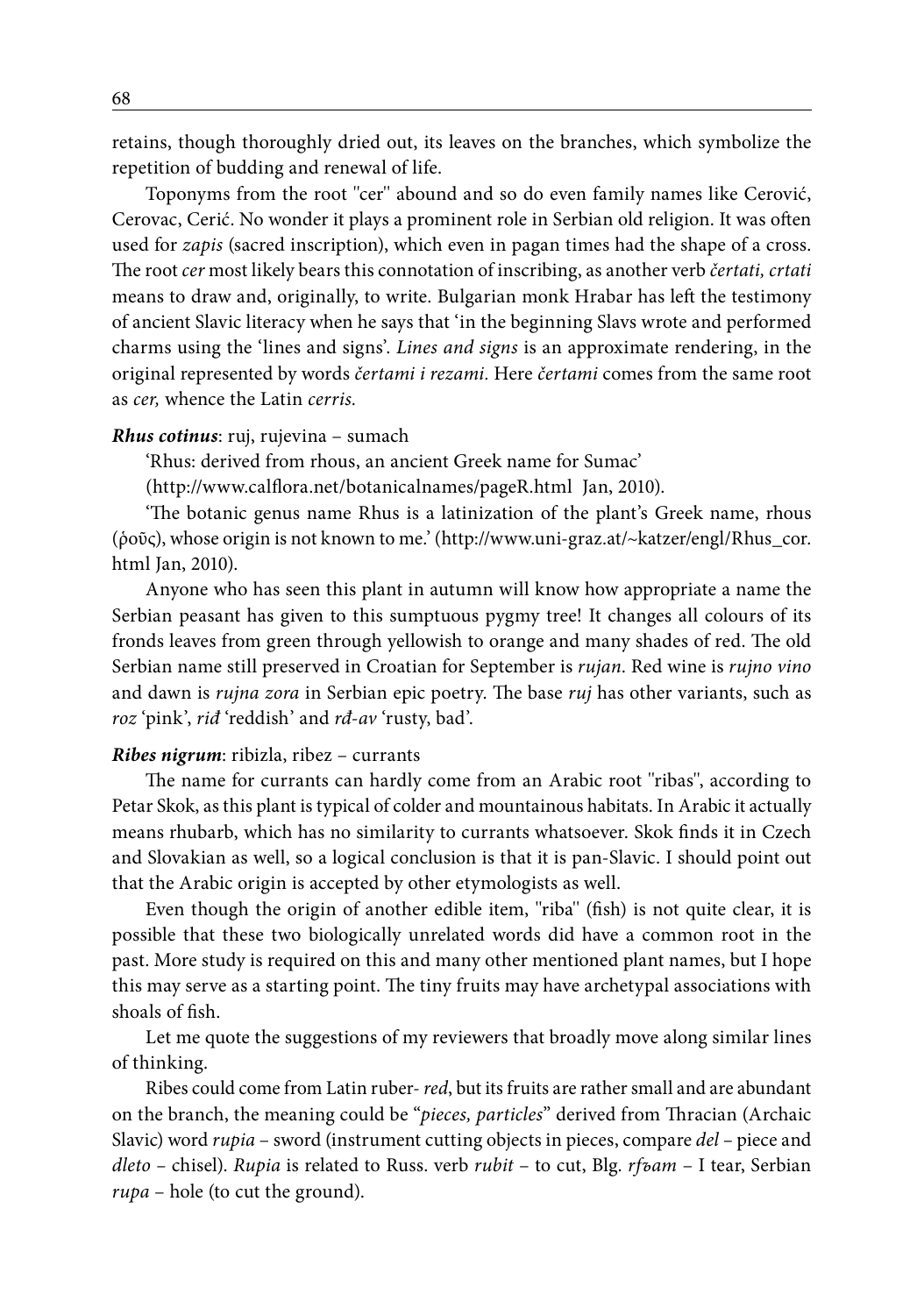The common Slavic word *riba –* fish has also primal meaning piece (cut piece). Old Thracian, or Old Scythian word *capa –* fish, corresponds to Blg. word *čop* – piece and the Blg. verb *cepja* – to tear, to cut.

Please mind the Slovenian form, which is identical to the Latin one! It is then more logical to presume that this name entered Latin from the Venetic background.

#### *Ruta graveolens*: ruta, rutvica – rue

'Most Western European languages have similar names for rue: English and French rue, Dutch ruit and German Raute all go back to Latin ruta, which itself was borrowed from Greek rhyte (ῥυτή). The ultimate origin of the word is not known.'

http://www.uni-graz.at/~katzer/engl/Ruta\_gra.htm (Jan, 2010).

*Ruta*, another apotropaion in Serbian magic, gave a completely intact folk name to botany. In Serbian it depicts quite properly the odd appearance of its numerous tiny leaves that look shredded and crispy or *rutav.* Another word from the same root is *rita – ritav*, 'rag-raggy'. That this name has come from this root, *rutav,* is evident from another widespread folk name for this plant, *rutvica,* which is a contraction from *rutav-ica > rutvica.*

#### *Rosa gallica*: ruža, roža, ružica – rose

'Rose O.E. rose, from L. rosa (cf. It., Sp. rosa, Fr. rose; also source of Du. roos, Ger. Rose, Swed. ros, etc.), probably via It. and Gk. dialects from Gk. rhodon »rose« (Aeolic wrodon), ult. from Pers. \*vrda-. But cf. Tucker: »The rose was a special growth of Macedonia & the Thracian region as well as of Persia, & the Lat. & Gk. names prob. came from a Thraco-Phrygian source.« ' (OED).

'The name rose can be traced back, via Latin rosa, only to Greek rhodon (ῥόδον) (cf. the name of the common ornamental rhododendron (ῥοδοδένδρον) "rose tree"), but not further; the plant must have been known in bronze-age Greece as it appears in the Odysseia (Ὀδυσσεῖα) (see poppy on the Homeric epics). We do not know, however, which rose variety inspired the poet to his famous comparison of the goddess of dawn and rose flowers: rhododaktylos Eos (ῥοδοδάκτυλος Ἠῶς) "rosy-fingered Eos".

The source of Greek rhodon is probably a tongue of Western Asia now lost. There are, however, related words that are no Greek loans, but derived from the unknown predecessor language by an independent route: Armenian vart "rose" (վարդ), Georgian vardi (ვარდი), Arabic al-ward (درولا) and Hebrew vered (דרו). From Arabic, the word spread to a number of languages in Islamic countries of Africa and Asia. Compare also Slovenian vrtnica "rose" (besides roža) and the female name Warda popular in the Eastern Mediterranean.

(http://www.uni-graz.at/~katzer/engl/Rosa\_dam.html?spicenames=it+la+ml+si+es, Jan, 2010).

Said to be the queen of gardens, of Persian descent when it comes to geographic origin. Numerous connotations of the root overlap in both Latin and Slavic languages, so it is not easy to state with certainty who gave and who took the word. It deserves more space and time than can here be assigned to it, but my impression is that in Proto-Slavic and modern Slavic languages it has a wider spectrum of meanings. Let me mention some of the kindred forms, all having to do with the idea of *red.*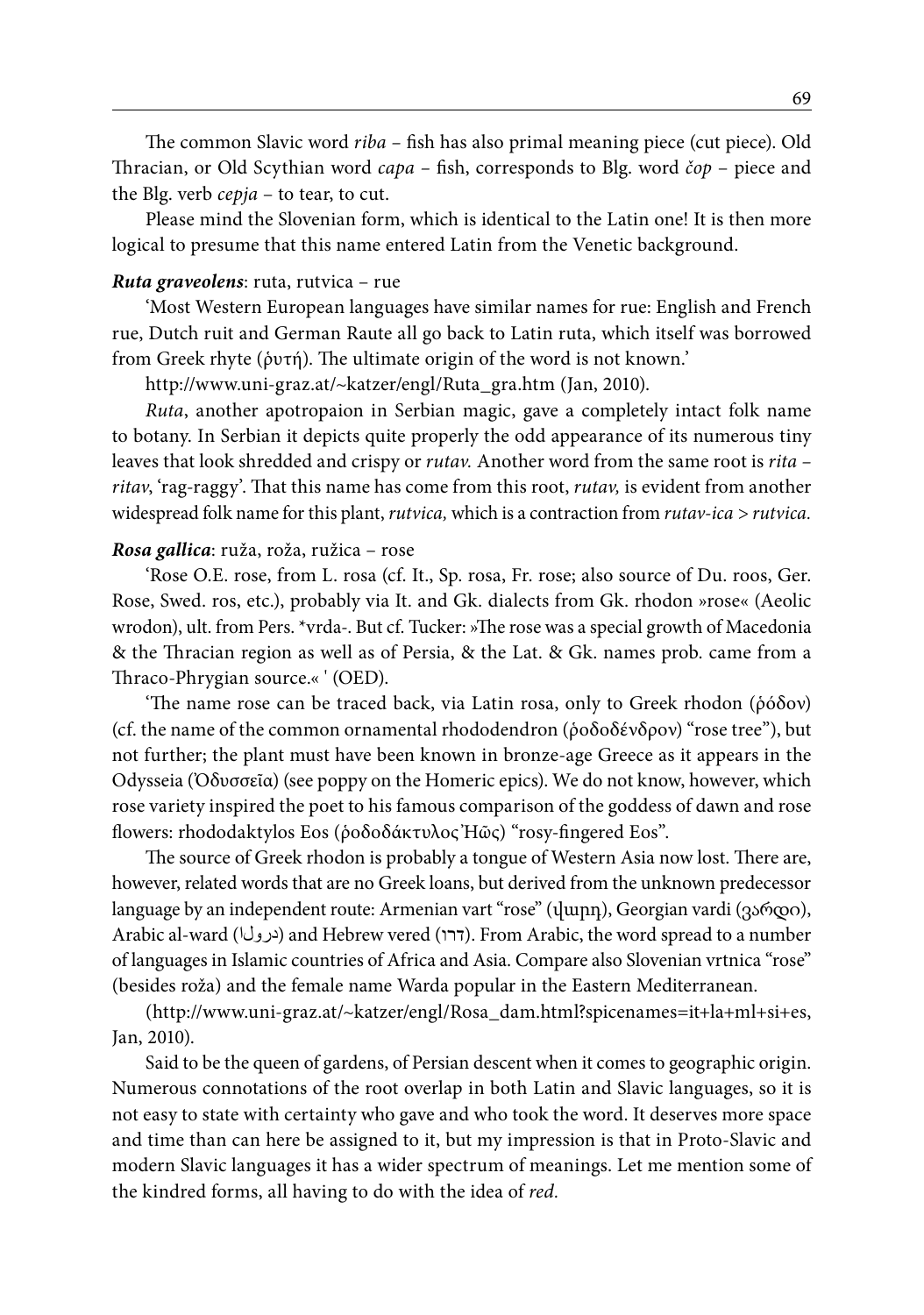*Ruj, rujno* and *rujan* have already been covered under *Rhus sp. Ružičast* is anything of pink colour, predominant colour of the roses, both wild and cultivated, while *bros/riz*  have been dealt with under *Oryza sp. Ruse kose* in old Serbian song means *red hair,* while another famous medicinal plant, Chelidonium majus, known for its orange-coloured milky sap, bears the Serbian name *rusomača.* Vuk Karadžić quotes another less known form from a folk saying in his *Srpski rječnik* [4, 657], to denote ruddy cheeks, normally described as *rumeni:*

> "Ko panadu često kusa obraz mu je kao *rusa*" (Beef soup if you often dine cheeks will be like *red* wine)

It is worth mentioning, too, that in Serbian there is a verb *rudeti,* with a specific use 'become red, turns reddish'. I think that the English word *red* comes from the same base, the lexical minimum of which is ultimately *rьd.* This deep root has given the Greek *rodo,*  Latin *rosa* or Slavic *rudeti* with all other derivatives, *rose* and *ruža* inclusive. In addition to this, *Ruža, Ružica* is still one of the most popular female names in Serbia.

As for the Slovenian term *vrtnica,* it serves as a key to understanding the terms present in above-mentioned Eastern languages, no matter how strange this may sound. Let me close the circle:

'Vered is a post-biblical word, to which Klein gives the following etymology: Aramaic אדךו, borrowed from Iranian \*wrda, whence Greek rodon, whence Latin rosa (=rose)' http:// www.balashon.com/2009/03/shoshana.html (Jan, 2010).

Let me note that this is not the only source I have checked to find the meaning of the Hebrew term for the rose, *vered.* Neither the Persian, nor the Hebrew or Armenian words can be traced down to a clear origin. Yet, the root of the roots in all these languages is the Slavic *vrt*, which has given numerous words and concepts in Slavic and many other languages. Only when blinkers on the eyes, imposed by a politically motivated European linguistics are removed, reasoning such as prevailing in this paper will become natural (with all limitations of one man's mind taken for granted). If continuity of Vincha civilization is viewed in its ramifications in Etruria, Alpine Venetic states, Macedonia, Dardania, Trybalia, Illyria, Thrace, all the way down to Minor Asian states of Lydia or Lycia, all indubitably marked by Slavic stamp and predominance, then the impact of Slavic language comes out as a natural concomitants of historical processes.

To bring this longish story about the rose/veered to an end, Slavic *vrt* with its archetypal concept of turning or having a round shape has given the following words (the list is much longer): Serbian *vrteti* 'to turn', *vrat* 'neck' (as base on which the head turns), *vrt* 'garden' (the original concept based on the households surrounding the home, which is still the case in Serbian villages), *vrteška* 'merry-go-round', *vrtača* 'dish-shaped hole in the karst regions' etc. *Vrt* is the source of the given terms for the rose, which is the queen of all gardens, though the connotations must certainly go down to magical and protective faculties of the plant.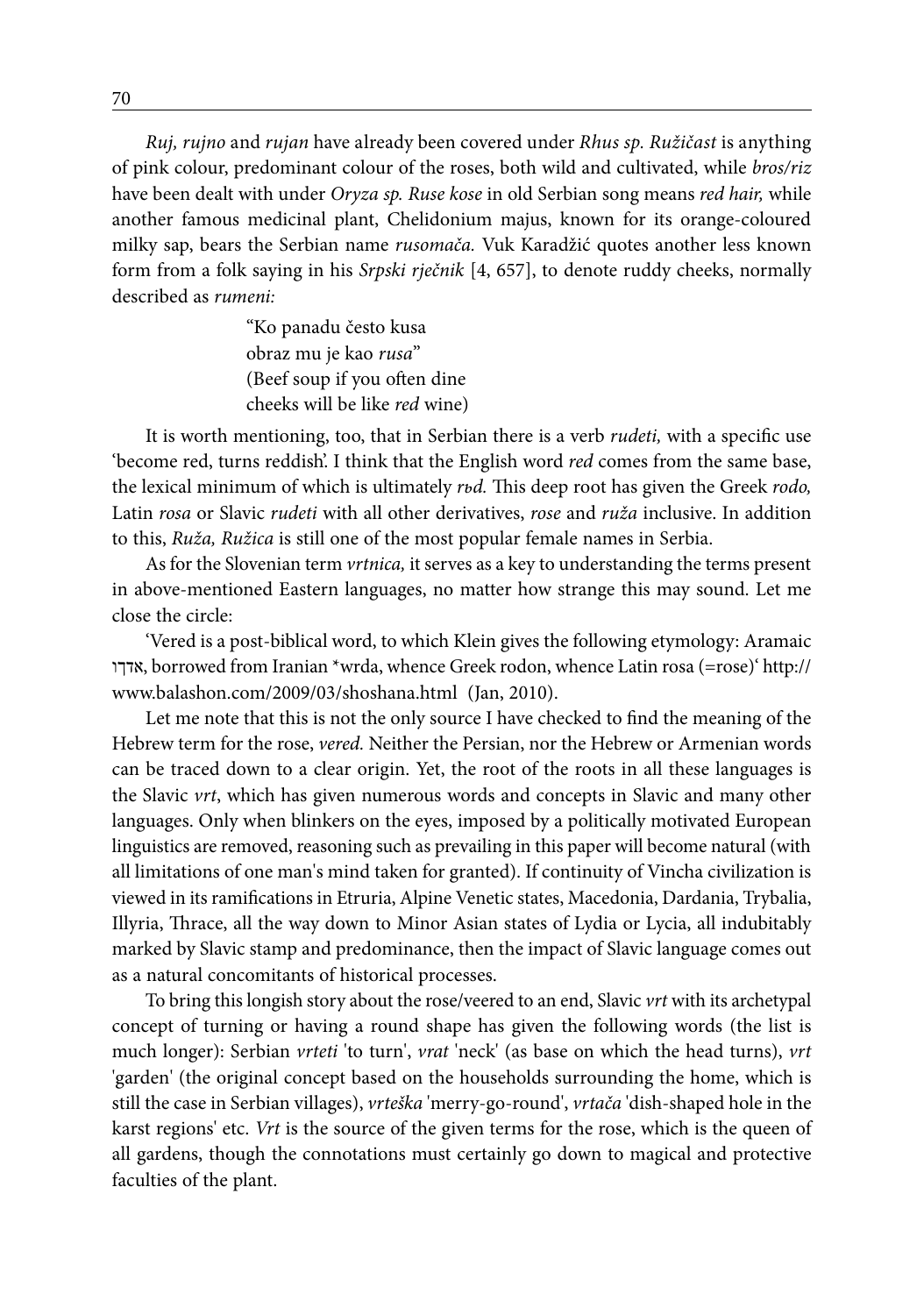*Salvia officinalis*: žalfija, žajbelj, salvija - sage

'Sage (n.) kind of herb (Salvia officinalis): c.1310, from O.Fr. sauge (13c.), from L. salvia, from salvus »healthy« (see safe). So called for its healing or preserving qualities (it was used to keep teeth clean and relieve sore gums, and boiled in water to make a drink to alleviate arthritis).' (OED)

'Sal'via: comes from the Latin salveo, »I am well,« and an herb, Salvia, used for healing (ref. genus Salvia)' http://www.calflora.net/botanicalnames/pageSA-SH.html (Jan, 2010).

I must admit that the above etymology stands firmly on the ground. Still, I will suggest a Slavic route to this word for two reasons. Firstly, after delving into this involved network of roads and paths that words have travelled through the ages, I have become thoroughly convinced that the Slavic influence is nothing short of crucial in determining the etymologies. Why the official voices are mute on this point is an altogether different issue. Secondly, Latin and Greek are taken as the ultimate sources of all words most of the time, so it takes a bit of an effort to make a change and offer another perspective.

Sage has numerous medicinal properties in both folk and scientific medicine. An overall impression is that it is one of the best tonics and blood purifiers, among other uses. As such it brings relief to many depressive states and complaints and uplifts the spirit. With another reading of the ancient name, it comes much closer to the point: *žal-vija,* which translates as ''chases the melancholy''!

Alternatively, another name of this important plant, *slavulja,* has a different root*, slava* 'glory'. It is also known as a charm against evil spirits and witches in ancient Serbian magic, which has survived in many customs.

### *Sambucus nigra*: zova, buzova, bezeg – elder

'Sambu'cus: from the Greek word sambuke for a musical instrument made from elder wood, and a name used by Pliny for a tree possibly related to the elder tree'

http://www.calflora.net/botanicalnames/pageSA-SH.html (Jan, 2010).

Let me quote another piece of etymologizing interesting for this study, where the author states that word puns are often possible in the field of word history research:

'Sambucus: Its currently-accepted etymology involves Latin sambuca and Greek sambuke, "harp; some type of stringed instrument" because the instrument was believed to be made of elder wood. Pliny the Elder… is quoted as the official source for all this.

I did, however, come up with this better etymological solution, made of two Sanskrit words:

– shambhu, "beneficial" – khaH/kheH, both "a hollow".

The reason for any etymological misinterpretation regarding this error can be found in this Sanskritic "shambhu-kha/khe" wordplay:

– sama, "same", – bukk, "to sound", – buka, "laughter".

http://venetiaansell.wordpress.com/2009/01/20/wordplay-and-monier-williams/ (Jan, 2010).

We can learn here that the name of this plant comes from the instrument made of the plant that gave the instrument its name. This is a good example of a viciously circular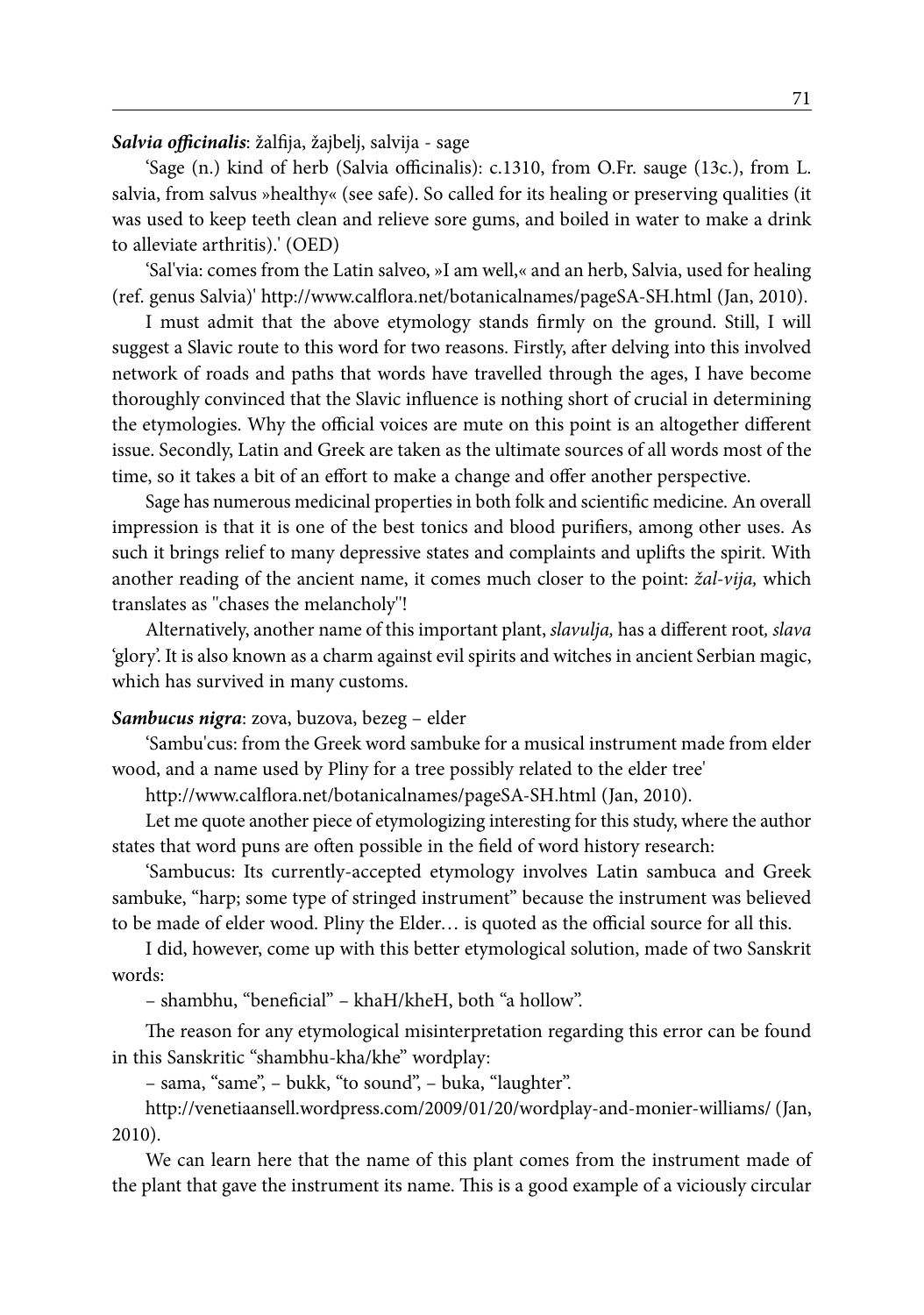statement. The author rightfully plays upon this. Another lecture we can salvage out of this report is that *sambuca* not only may come from Sanskrit, but that both elements of that language have the same meaning in Slavic languages. *Sama buka* translates as 'the very noise'. The origin is, then, Indo-Slavic.

Elder requires another longer study in most IE traditions. Let me only suggest the Serbian name *zova* comes from the Slavic root *zov* which gave *zvati*, to call. Semantically this is related to the Latin term, if Sanskrit or Slavic languages are considered. Serbian shepherds have for millennia made flutes from the branches of this bush and among numerous calls and whispers; the mellow tones of elder flutes were certainly used to summon the shepherds' beloved ones.

#### *Sedum acre*: žednjak, grobeljnik, rozhodnik - stonecrops

'Se'dum: from the Latin sedo, »to sit,« in reference to the manner in which some species attach themselves to stones or walls'

http://www.calflora.net/botanicalnames/pageSA-SH.html (Jan, 2010).

With thousands of species 'sitting' on the ground, I see no reason why just stonecrops should be marked by this name as a peculiarity. Frankly, this sounds like folk explanation. Stonecrops crop up on stone, in almost impossible conditions. They survive due to their succulent leaves, being among the *Crassulaceae* family. Serbian and pan-Slavic root is found in the word *žeđ*, 'thirst'. Having no equivalent for *ž* (as *zh* in ''measure''), the botanist has replaced it by *s* and *đ* by *d. Žednjak* is truly a name that conveys the peculiar capacity of this plant to withstand drought or thirst for very long.

#### *Taxus baccata*: tisa, tis - yew

'New Latin (Tournefort, 1700), from Latin taxus = Greek τάξος, a yew-tree.'

http://www.wordnik.com/words/Taxus (Jan, 2010).

According to a short passage available on the page http://www.jstor.org/pss/311323 (Jan, 2010, Yew and Bow: Vergil Georgics 2.448, by S. J. Harrison) the author Harrison, going through Virgil's and Pliny's work, suggests the *toxic – taxus* relation.

Yew is a holy tree for most IE and other peoples. It is very long-lasting, extremely hard and often planted near churches. This view point out to a pagan cult of this tree. In Serbian magic it is the second most important apotropaic plant after hawthorn. In Montenegro there is a mountain by the name Tisovac and Vuk Karadžić also mentions another mountain by the name Tisa. As there is a river by the same name in the north of Serbia, there is a parallel here between the names Tisa and Tara. Both are used for both river and mountain names. Tara in Ireland is a holy mountain, the seat of the gods and it is devoted to forefathers. This all takes us into the times that predate any written records, so it is possible to state that the name *Tisa* is also Slavic. The root may be found in the verb *tiskati* 'jam together, make a crowd' and the adjective *tesan* 'tight, tense'*,*  all from the minimum *tьs,* with the initial meaning of something hard, tightly packed and numerous. *Tisuća* and Old Church Slavonic *tisonšta* 'thousand' most likely come from the same root. Strange as it may sound, yew trees can live for thousands of years.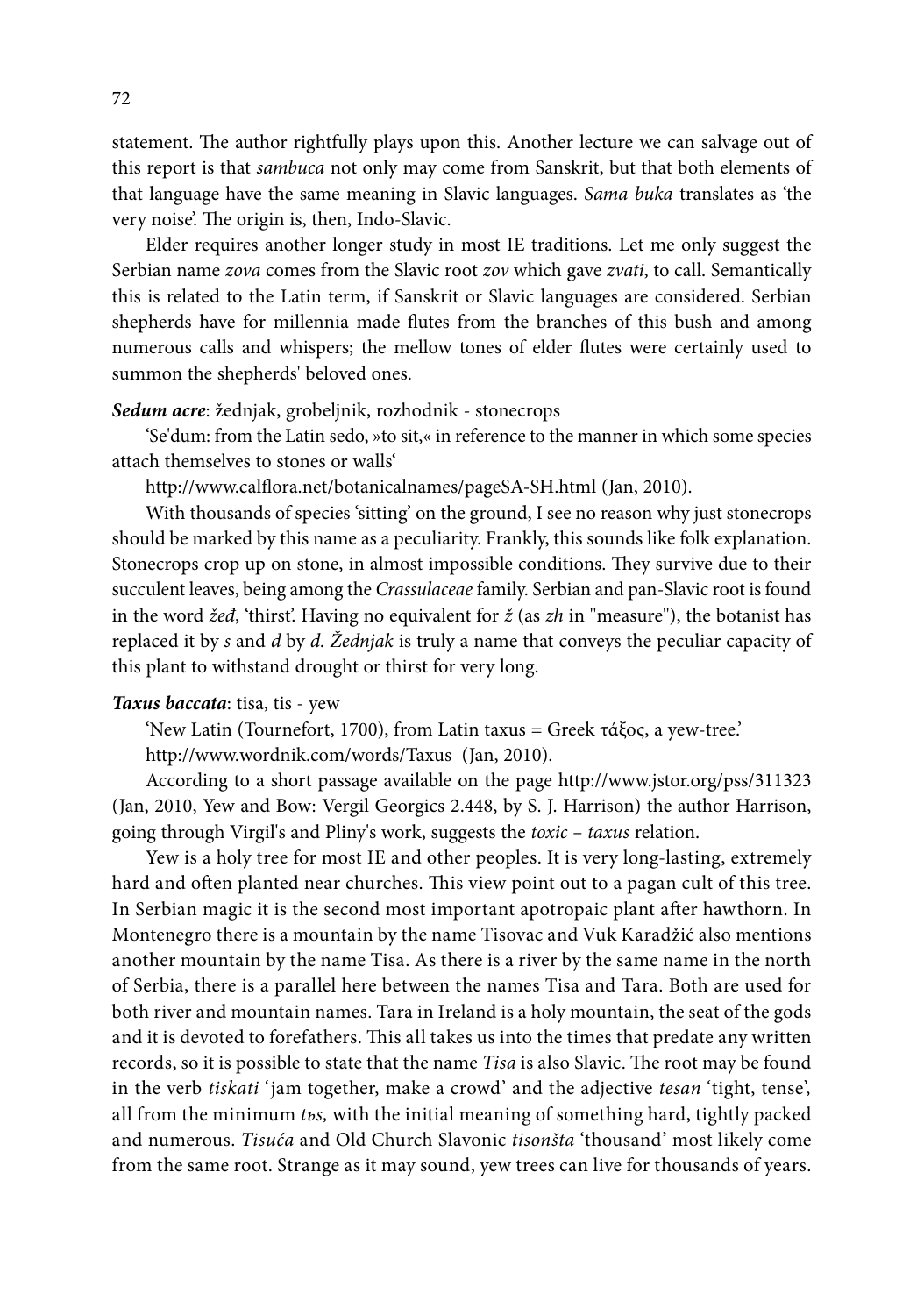*Triticum durum*: dura, pšenica – hard-eared wheat

'(Latin trīticum, wheat (from trītus, past participle of terere, to rub, thresh; see trite) + sēcale, rye.)'

The American Heritage Dictionary of the English Language, Fourth Edition,

http://dictionary.reference.com/browse/triticale (Jan, 2010).

'Intricate c.1470, from L. intricatus »entangled,« pp. of intricare »to entangle, perplex, embarrass,« from in - »in« + tricæ (pl.) »perplexities, hindrances, toys, tricks,« of uncertain origin (cf. extricate).' (OED)

A type of wheat that now belongs to heirloom plants, it is characterized by hardness of the husk and due to its resistance to threshing, it unfortunately fell out of favour. *Dura pšenica* is also very hardy. *Dura* in Serbian means hard, *duriti se* means to refuse to cooperate, be angry, while *durak* means madman in Russian. As aptly noticed by my reviewers, there is the same word in Latin, *durus,* suggesting similar properties. On a deeper level, Slavic root *der* (lexical minimum *dvr*) has given the verb *deržati/ držati* 'to take hold of' which is similar in meaning to *duriti*. *Izdržati* 'endure' belongs to the same source.

According the OED, 'endure late 14c.; from O. Fr. endurer, from L. indurare »make hard,« in L.L. »harden (the heart) against,« from in- »in« + durare »to harden,« from durus »hard,« from PIE \*deru- »be firm, solid«. It is evident that all the concepts involved in the three languages, 'hold, harden, be firm' etc. can be reduced to the Slavic root *der.*

My reviewers also pointed out that "Latin word *tritus* means rubbing, *tritura* means grinding. Triticum is related to Slovenian verb *trkati* – to hit (to grind) also to Blg. *trici* – bran (obtained by grinding) and *trija* – I rub."

Truly, in Serbian word *trice <tritce< tritice* means primarily chafe and bran as leftovers after grinding the wheat. Latin word *tricae* has the same form and meaning as the Serbian word in the expression '*To su sve trice i kučine* ' ('that's all nonsense, trifle'). Serbian verbs *trti, treti, trljati* or *trliti* are derived from the lexical minimum *tr* which has given all these words.

#### *Verbascum thapsus*: divizma, lučnik - mullein

Although mullein in Serbian comes from an entirely different root, it is convenient for the purpose of showing how one of the indigenous names may serve as basis for scientific nomenclature. The original Serbian root is *div, diva, divizma - ti*, all words having to do with pagan ideas for godhead, magical incantations, charms and divination. *Deus* and *divine/divination* come from the same root. The Latin name is only an apt translation, as *verba* means 'words'. There is an opinion that the Latin word may come from an older form *barbascum*, which would be in consent with the hairy appearance of the plant. In that case, a normal scientific name would be *barbatus,* 'beardy', not *barbascum.* I stick to the initial statement that this is only a construct on the Slavic concept.

#### *Verbena officinalis*: verbena, vrbena - vervain

'Verbe'na: an ancient Latin name of the common European vervain (ref. genus Verbena)'

'Verbena'cea: since -acea is a Latin adjectival suffix indicating resemblance, this would then seem to mean »resembling Verbena« ' http://www.calflora.net/botanicalnames/pageV. html (Jan, 2010).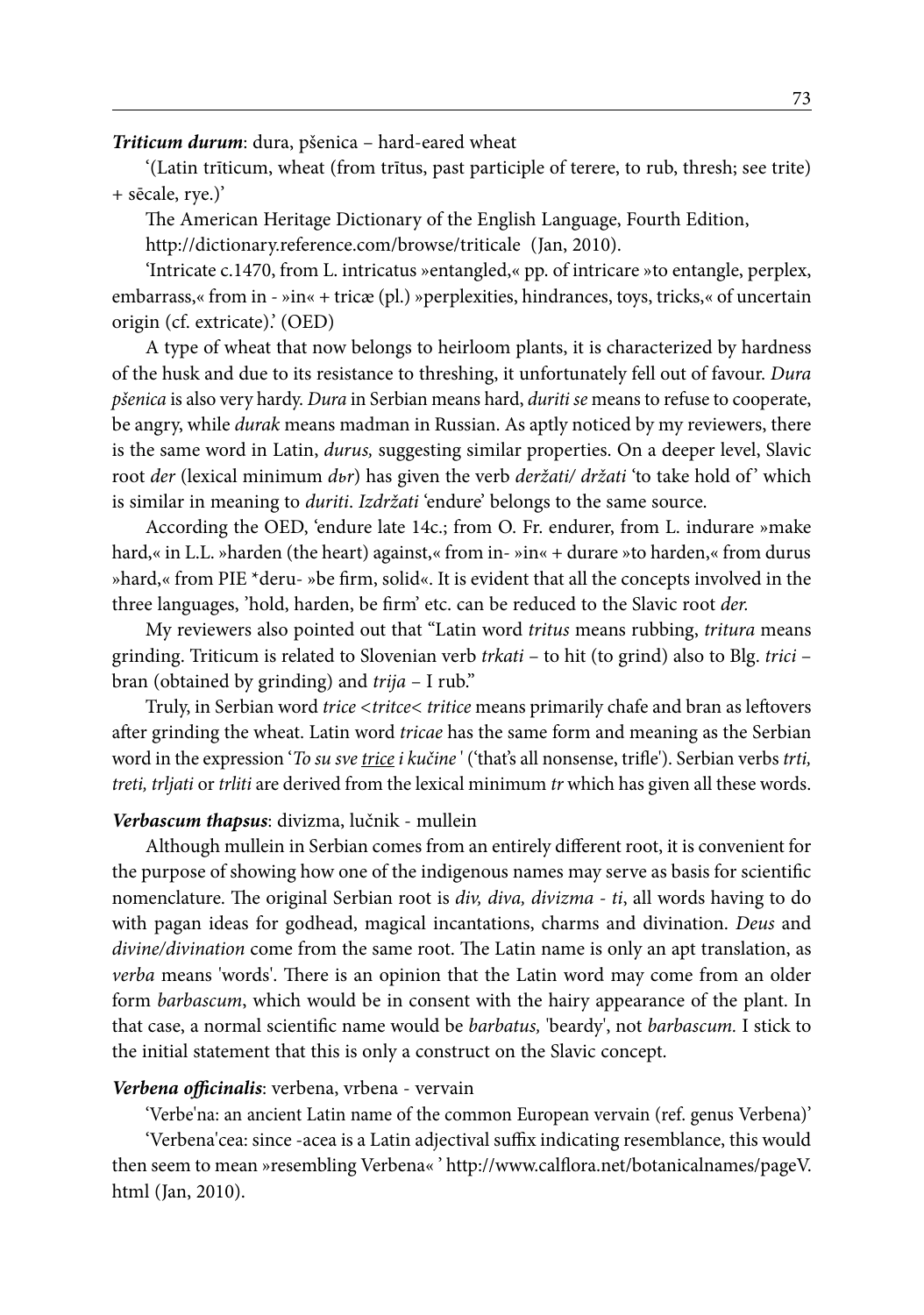From the above considerations it is not evident where the root is to be found. In Serbian and other Slavic languages, though, there are quite a few plants that bear similar names, mainly based on the shape and arrangement of the leaves. *Vrba* covers the Salix species (willow trees), powerful apotropaions and magic plants in Serbian folklore and their long lance late leaves tend to twirl and twist. Their overall aspect is reminiscent of *vrbena* 'vervain', which truly looks like a small willow tree. There are also *vrbolika* (Isatis tinctoria) and *vrbica/vrbičica* (Lythrum salicaria), which both have willow-like leaves. I think this proves the proposed etymology from the Slavic root *ver* 'to turn', extended by suffix –*ba* to form a noun (like the root *ber + ba >* 'harvest', etc.), otherwise identical to the Indo-European one, as seen on the page that follows below:

http://www.ask.com/bar?q=wer+IE+roots&page=1&qsrc=2891&dm=all&ab=9&u=http %3A %2F %2Fwww.smo.uhi.ac.uk %2Fgaeilge %2Fdonncha %2Ffocal %2Fieroots.html&sg =uFGsMkxP9HfkgkFH8NccMWp4g %2FDJ6eoj3XEtdR1uEzI %3D&tsp=1263827594899, Jan 2010.

#### *Vicia faba*: bob – faba beans

Bean O.E. bean »bean, pea, legume,« from P. Gmc. \*bauno (cf. O.N. baun, Ger. bohne), perhaps from a PIE reduplicated base \*bha-bha- and related to L. faba »bean.« (OED).

Another plant used in magic and more specifically in foretelling the future. Even today there is a saying in Serbian, '*Gledati u bob',* meaning now humorously to guess one's thoughts or intentions. I will quote the reviewers again: "The meaning of *bob* is swollen, round, that is the form of the fruit. It is archaic Slavic (Thracian) word *pupa, buba* – beans and it is related to Blg. verb. *bъbna –* I swell, *pъp –* navel (round) and *babunka* – *swelling*."

In Serbian *na-bobati se* means to eat to an eccess, *bubreg* means "kidney" and *buba* means "bug". All these words suggest plump, round shape and that is what this largest of all bean species really brings to mind.

#### *Vinca major*: vinka, zimzelen - periwinkle

'Vin'ca: from the Latin name Vinca pervinca from vincio, »to bind,« referring to the shoots' http://www.calflora.net/botanicalnames/pageV.html (Jan, 2010).

Periwinkle is up to this day planted on graveyards and a thick growth of these climbers in a forest may also serve as indicator of an old graveyard turned into dust and soil. Vinka is a common Serbian female name, slowly going out of use. For more thorough etymology please see the next item.

*Vitis vinifera*: vino, vinska trta, vinjaga, grožde – wine grapes

'Vi'tis: the Latin name for the grapevine (ref. genus Vitis)'

http://www.calflora.net/botanicalnames/pageV.html (Jan, 2010).

'Vine c.1300, from O. Fr. vigne, from L. vinea »vine, vineyard,« from vinum »wine,« from PIE \*win-o-, from an Italic noun related to words for »wine« in Gk., Armenian, Hittite, and non-I.E. Georgian and West Semitic (cf. Heb. yayin, Ethiopian wayn); probably ult. from a lost Mediterranean language word \*w(o)in- »wine.« (OED)

The word even in its Classical Greek form *oinos* has no etymology. The proposed root *\*w(o)in-* may presumably be of Mycenaean origin. However, the root is in the Serbian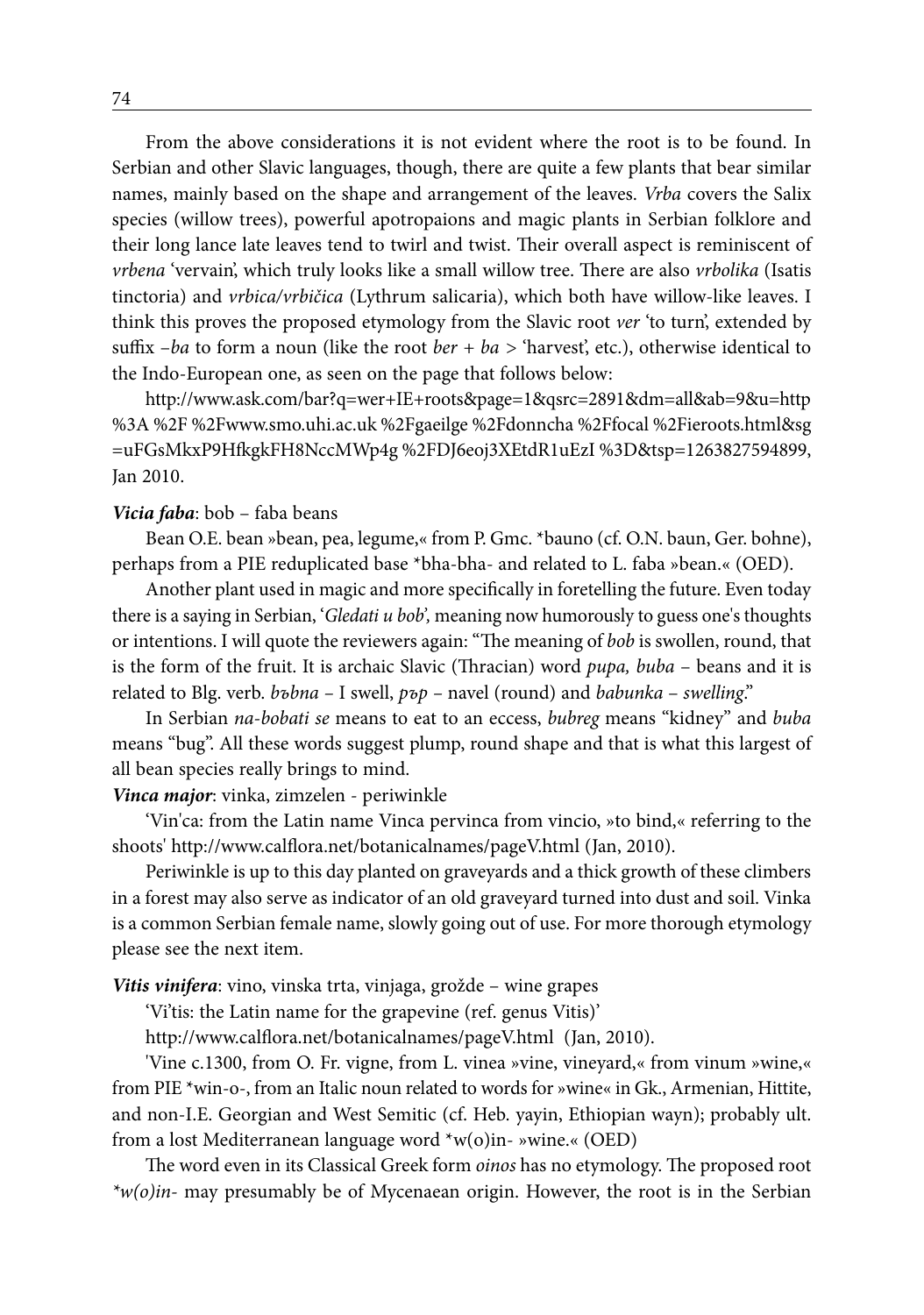(or other Slavic tongues) verb *viti, viti se*, meaning ''to climb around, to coil, to sprawl''. Hair locks are *vitice* and a fairy is *vila,* literally ''one who have hovered or flown''. Wine again deserves a broader study. Suffice it to say in passing that it combines the cult both of rejuvenation of life and the spirits and conjunction with the predecessors. It has combined both chthonic and solar qualities through time. Most peasant houses in Serbian villages still have a *vinjaga* (vine planted just to the house wall, the older – the better), which represents the keeper of the hearth and home. *Vinca* mentioned above, the chthonic plant of similar climbing habit, comes from the same root. I must also point out that according to Čajkanović, the greatest authority on Serbian magic and ancient beliefs, *vine* is among the most prominent chthonic plants that are planted on the graves. This places it in close proximity to *vinca* in both cultic and linguistic context. (5)

# Other comments

#### *Acer platanoides*: javor – maple

Maple is one of the holy trees in Serbian magic. According to the principles of sympathetic magic as expounded by J. G. Frazer in »*Golden Bough*«, the very name may impart its powers to an object or being. Objects whose names start with *ja*- were made of *javor* (maple wood), e.g. *jasle* (cradle), *jaram* (yoke), *japija* (roof beams), because it was believed that such objects (evidently extremely important for the community) would enjoy the protective power of the anima that is hidden in the tree.

Of course, this has nothing to do with etymology, directly at least. I just want to underline the appotropaic and magic value of the maple tree and the fact that if this type of consciousness coincided with the origin of these words, then they must be really very ancient.

Parallels with other IE languages exist and the fact that Trojan horse was made of maple wood may point to this magical aspect of the species. (A quote from Illiad: 'Acer in tutela stuporis est, et viso equo stupuere Troiani'). However, with Ennetoi (Veneti) and their connection to the Trojans a larger scope of Proto-Slavic history can be visualized.

#### *Agropyrum repens*: pirevina, pirika – quackgrass

This plant is similar to wheat as it belongs to the same family, Gramineae. The names of some of the plants in this genus often overlap with the wheat, Triticum genus.

#### *Avena sativa*: ovas, oves, zob - oat

»Zobena kaša« refers to porridge made of oats, which must have been the staple food of our ancestors.

#### *Humulus lupulus*: hmelj – hops

Hops was used in prehistory for brewing beer, most likely another Slavic gift to the world, as the term »pivo« (beer) has its direct origin in the verb »piti«, to drink. That Slavs were masters of this trade can be traced even in the German word for beer, pills, which comes form one of the centres of beer- brewing, Pilsner, the Czech town of Plzen.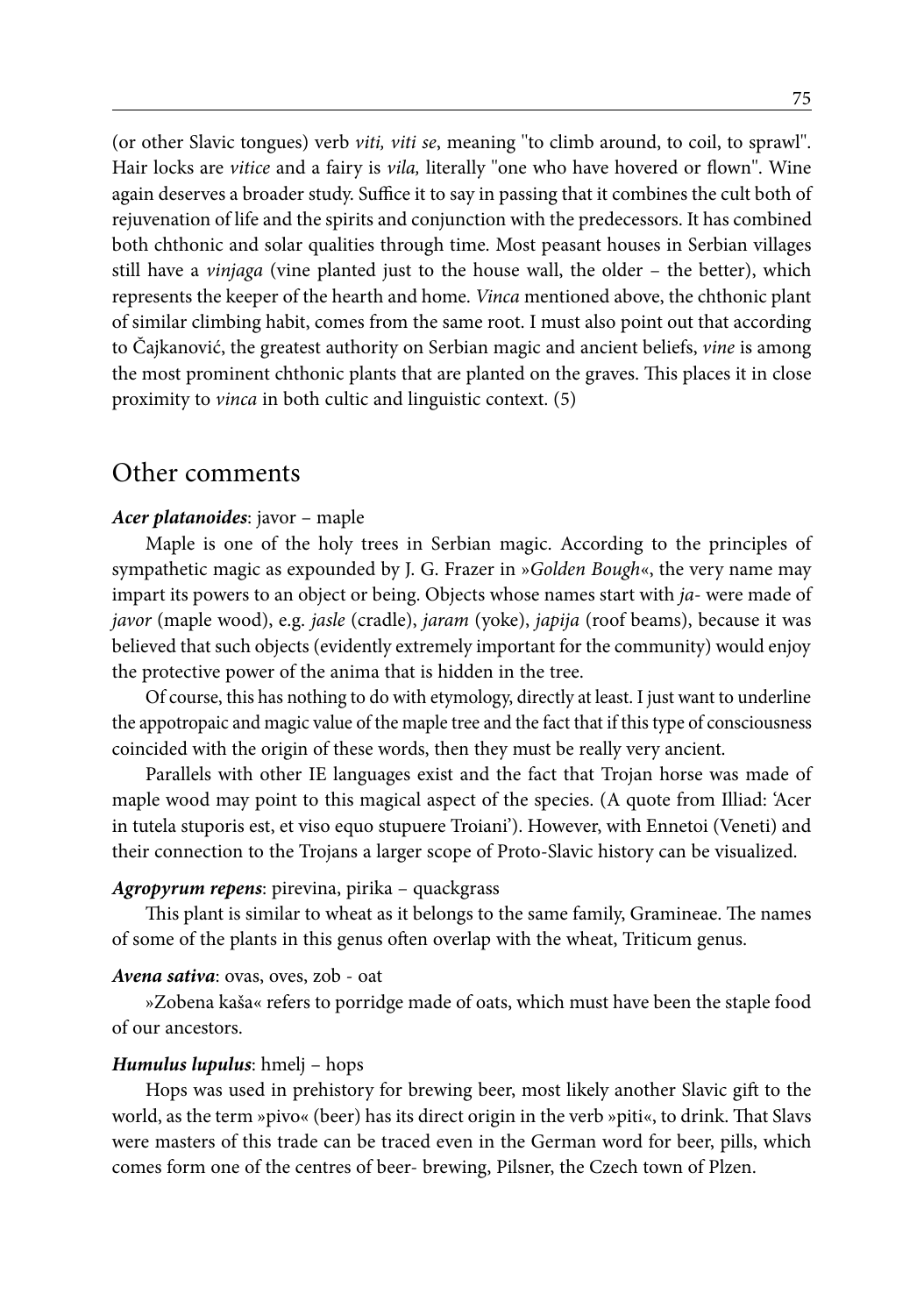#### *Linum ussitatissimum*: lan – flax

Lan is without a doubt related to 'vuna<vlna', wool. The very word 'vlna' may be interpreted as '(clad) in flax'. Linen is truly plant wool, which apart from sheep fleece, is the main source for making all sorts of apparel.

#### *Mentha piperita*: metva, meta, metvica, metica, nana – peppermint

The name of this plant in Arabic, Amharic, Tigrinya and some other languages is identical to the Serbian one, *nana.* Macedonian form *nane* confirms the etymology I have proposed above, for *nane* is even in Southern Serbian dialect a word for 'grand mom'. These queer liaisons evidently need more effort and research. Though this word sounds *nane* in Turkish as well, I have stopped ascribing many words to Turkish origin (another stereotype imposed on us Slavs) after discovering the Slavic proximity to Arian and Vedic cultures and traditions, whose words were often only carried down to us via the Turkish influence.

## Conclusions

This material will hopefully serve only as a starting point in further research of our past in other domains of life that may furnish a consistent and wholesome picture of our Slavic forefathers, their resourcefulness in many walks of life and their prominent contribution to European heritage. If numerous plant names introduced as scientific denominations from a broad spatio-temporal background do not have Latin origin and if by this paper I have shown their Slavic origin and existence in modern Slavic tongues, then it follows that presence of Slavs within this background is corroborated as well.

# Main References

- 1. P. Skok, *Etimologijski rečnik hrvatskoga ili srpskoga jezika*, Jugoslavenska Akademija znanosti i umjetnosti, Zagreb **1971**.
- *2. On-line Etymological Dictionary of English Language*, http://www.etymonline.com/ index.php.
- 3. J. Tucakov, *Lečenje biljem*, Rad, Beograd **1986**.
- 4. V. Stefanović Karadžić, *Srpski rječnik,* Nolit, Beograd **1972**.
- 5. V. Čajkanović, *Rečnik srpskih narodnih verovanja o biljkama,* SKZ, Beograd **1985**.
- 6. M. Grieve, *A Modern Herbal*, Penguin Books **1978**.
- 7. Webster's *New World Dictionary of the American Language*, The World Publishing Company, Cleveland and New York **1952**.
- 8. J. Pančić, urednik J. Mladen, *Flora SR Srbije*, SANU, Beograd **1977**.
- *9. IE Etymological Dictionary,* http://www.ieed.nl/ %5Cindex2.html.
- *10. Names of plants,* http//www.pfaf.org/database/latin.php?COM=M.